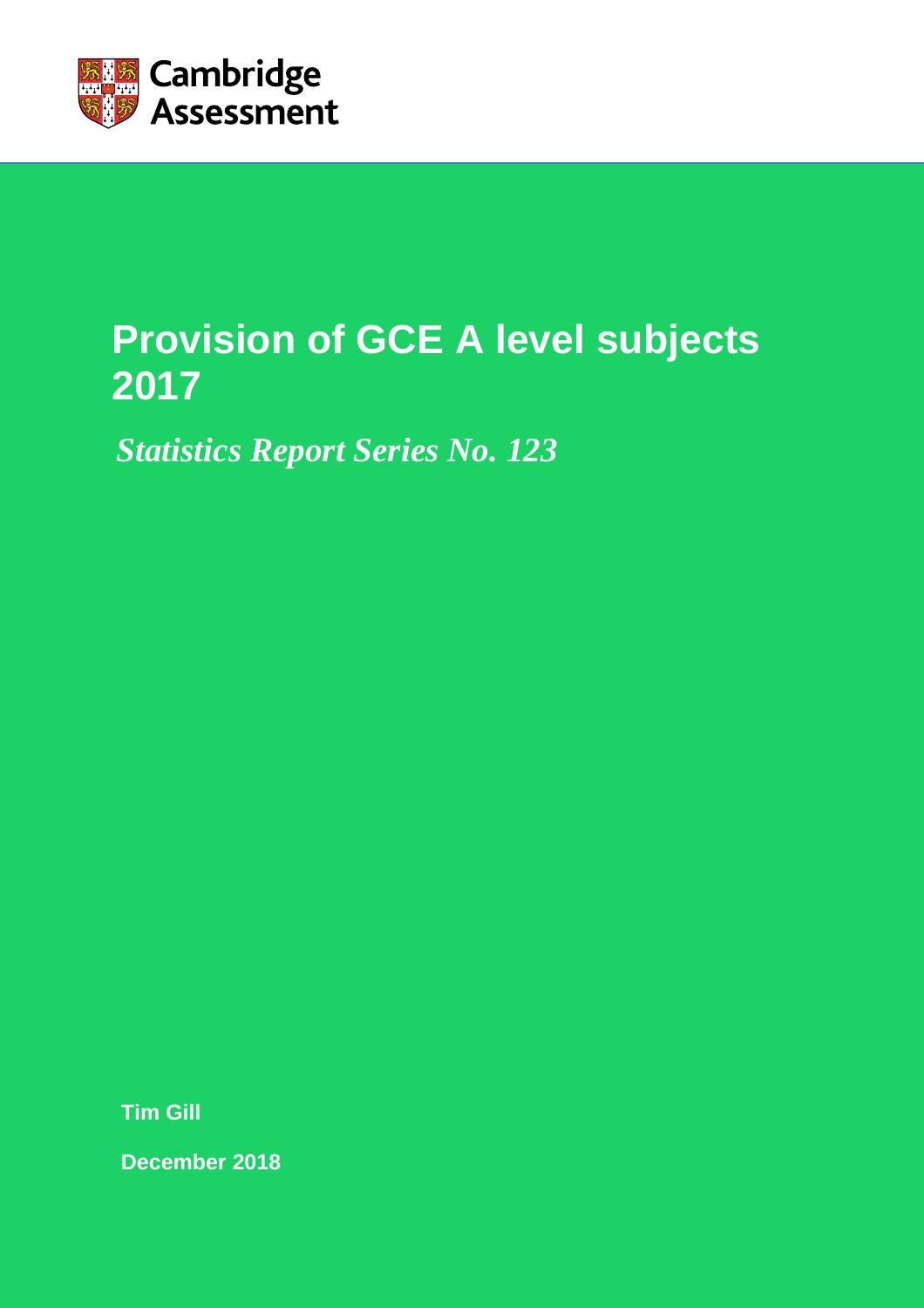### **Author contact details:**

Tim Gill Assessment Research and Development Research Division Cambridge Assessment 1 Regent Street **Cambridge** CB2 1GG UK

gill.tim@cambridgeassessment.org.uk

[http://www.cambridgeassessment.org.uk](http://www.cambridgeassessment.org.uk/)

As a department of Cambridge University, Cambridge Assessment is respected and trusted worldwide, managing three world-class examination boards, and maintaining the highest standards in educational assessment and learning. We are a not-for-profit organisation.

#### **How to cite this publication:**

Gill, T. 2018. *Provision of GCE A level subjects 2017*. *Statistics Report Series No.123.* Cambridge, UK: Cambridge Assessment.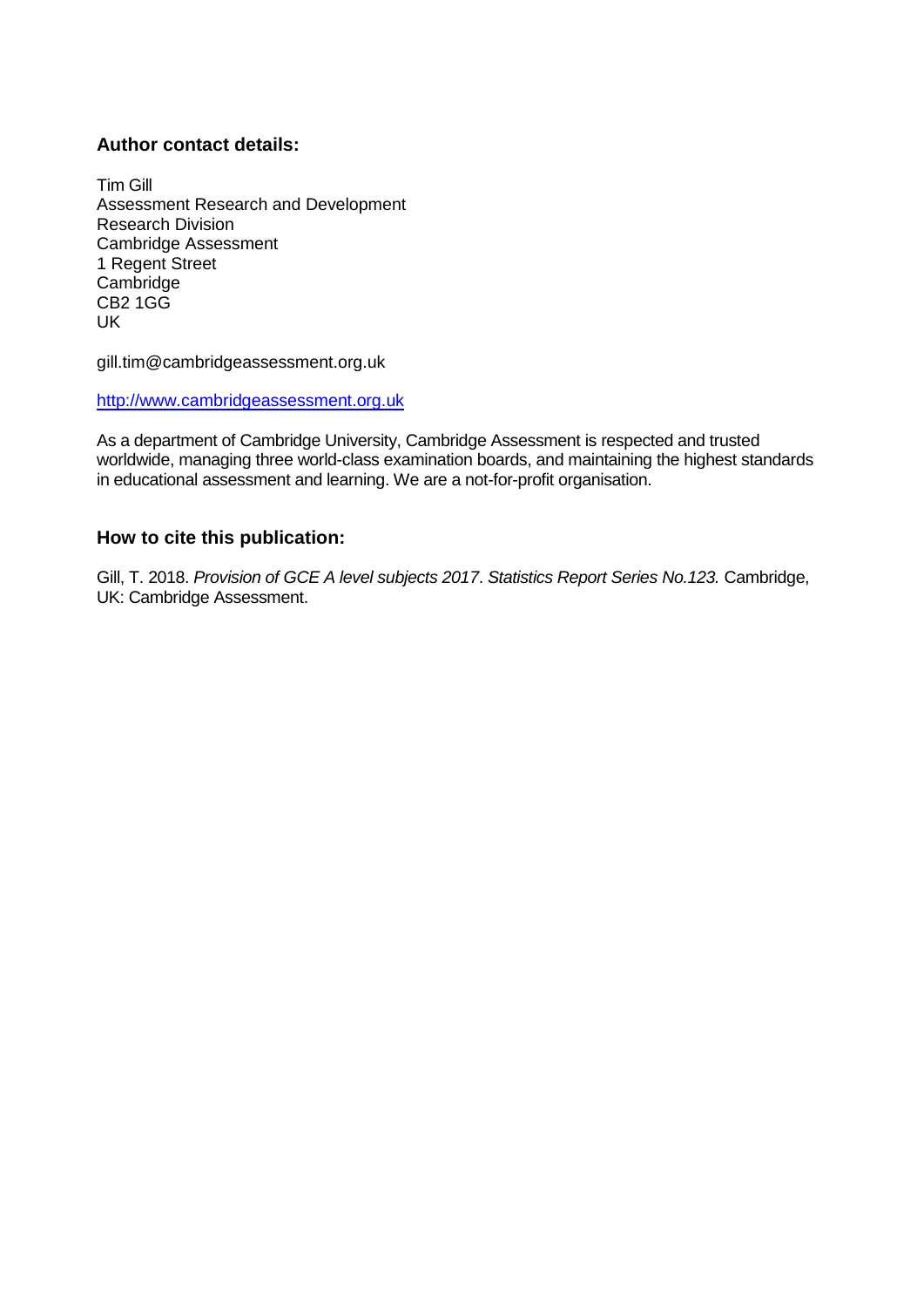## **Introduction**

This report looks at the provision of A level subjects in England in 2017. Provision in a subject has been defined as the number or percentage of schools with at least one student taking the subject. It could be argued that this may not cover all of the 'provision' since schools might offer to provide a subject, but none of their students want to study it. However, as we have no means for capturing this information we will only look at provision in the sense defined above.

The tables presented in this report cannot tell us the reasons why schools do not offer a particular subject. For example, it may be that there is not enough demand for it from students to make it worthwhile, or it may be that there is a lack of teachers with the required experience.

# **Data**

The data for these analyses were taken from the National Pupil Database (NPD), maintained by the Department for Education. This is a database of results for all students in all subjects in schools and colleges in England. The report presents only provision of A level subjects in schools with students taking A levels in 2017. Provision of applied A level subjects and other qualifications (e.g. Pre-U, International Baccalaureate) was not investigated.

In this report the level of provision is presented by different school classifications: school type, school attainment, school gender, school size and school deprivation level. However, it should be noted that the analysis is at the simplest level and takes no account of interactions between these classifications. For instance, Table 13 of this report shows that provision in single sex schools was generally lower than in mixed sex schools. This can partly be attributed to the fact that single sex schools tend to be smaller than mixed sex schools (see Table 9).

# **Results**

Tables 1 to 5 present the distribution of schools within each of the different school classifications. The total number of schools is not identical in each table, due to small amounts of missing data within each classification.

## **School Type**

 $\overline{a}$ 

Students study A levels at several different types of school. These were classified into nine groups<sup>1</sup>: Academy (Comprehensive); Academy (Modern); Academy (Selective); Comprehensive; Further Education (FE) College; Grammar; Independent; Secondary Modern; Sixth Form College. Table 1 presents the number and percentage of each school type.

<sup>1</sup> The categories combine school type and selection policy, and were derived from Get Information About Schools service (formerly known as Edubase), the Department for Education's register of educational establishments in England and Wales, available at [https://get-information-schools.service.gov.uk/.](https://get-information-schools.service.gov.uk/) For further information, see Statistics Report No. 113 (Gill, 2017).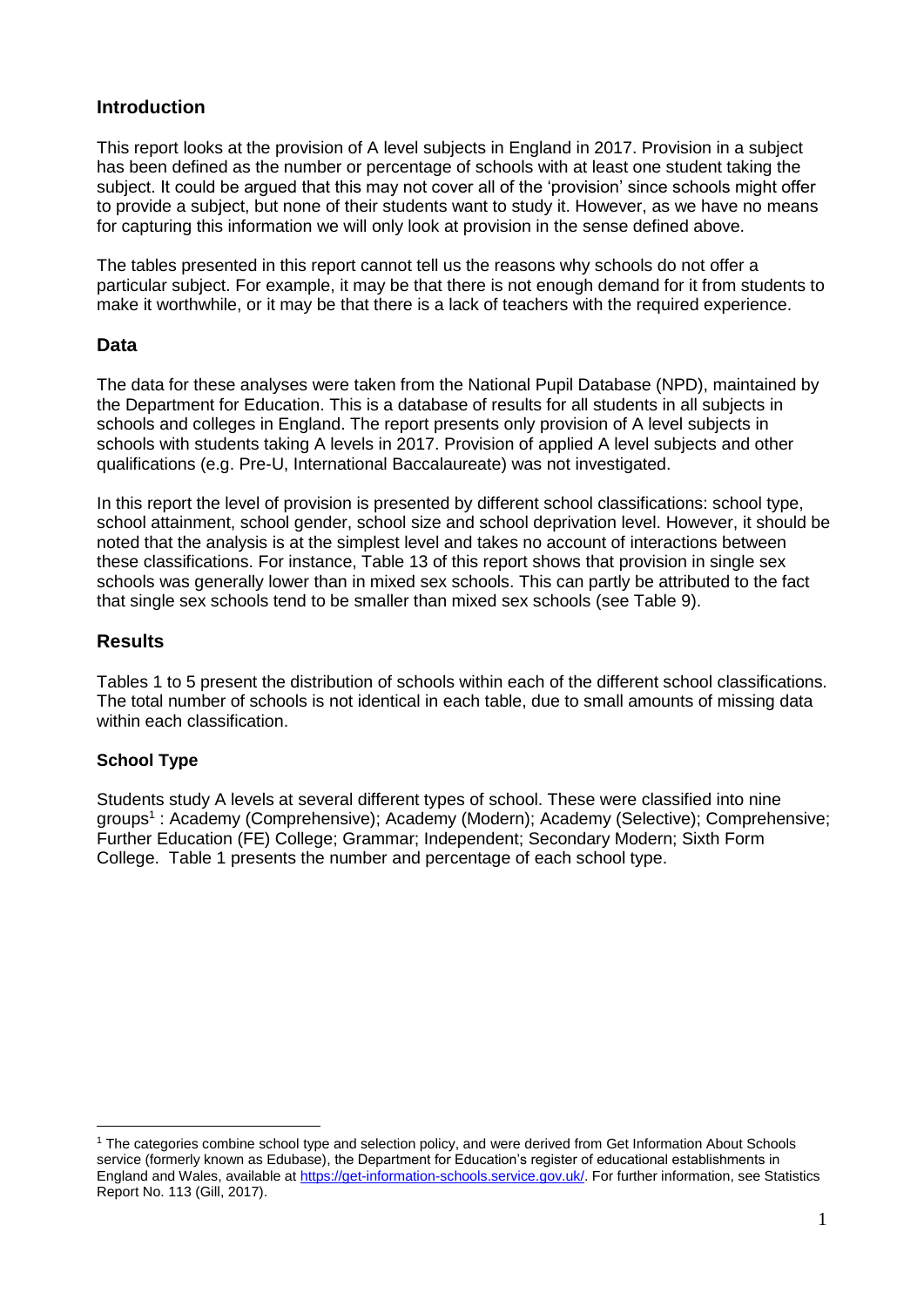| <b>School Type</b>         | <b>Number of Schools</b> | Percentage |
|----------------------------|--------------------------|------------|
| Academy (comprehensive)    | 1265                     | 44.9       |
| Academy (secondary modern) | 55                       | 2.0        |
| Academy (selective)        | 138                      | 4.9        |
| Comprehensive              | 500                      | 17.7       |
| FE / Tertiary College      | 141                      | 5.0        |
| Grammar                    | 23                       | 0.8        |
| Independent                | 578                      | 20.5       |
| Secondary Modern           | 23                       | 0.8        |
| Sixth form college         | 93                       | 3.3        |

It should be noted that schools which did not offer A levels in 2017 would not be included in this data, *e.g.* schools that offer the International Baccalaureate or the Pre-U only. Schools categorised as 'Other' (mainly special schools) were excluded from the analysis.

#### **Ability of schools**

The ability or attainment level of each school was calculated as the mean of the attainment of the students attending it. The attainment of the students was measured by the UCAS total points score for their best three A level results. Thus, only students taking at least three A levels were used in the calculation. The A level grades for these candidates were converted into points using the UCAS tariff ( $A^* = 140$ ,  $A = 120$ ,  $B = 100$ , etc), and the sum of the points was computed. Thus, the total A level points score ranges from 0 to 420. For example, a score of 300 is equivalent to the A level grades BBB, ABC, AAD etc. A frequency distribution of these scores was obtained and used to allocate the schools into five equally sized attainment groups. The cut-off points for these groups are shown in Table 2. Group I is the lowest attainment category and Group V is the highest. Schools where no students entered for at least 3 A levels were excluded from this categorisation.

|      | <b>School</b><br><b>Ability Group</b> | Number of<br><b>Schools</b> | <b>Minimum</b> | <b>Maximum</b> | Mean  |
|------|---------------------------------------|-----------------------------|----------------|----------------|-------|
| Low  | Group I                               | 536                         | 80.0           | 245.5          | 220.5 |
|      | Group II                              | 537                         | 245.7          | 265.7          | 256.5 |
|      | Group III                             | 529                         | 265.7          | 280.0          | 272.5 |
|      | Group IV                              | 543                         | 280.0          | 300.0          | 288.8 |
| High | Group V                               | 538                         | 300.0          | 400.0          | 322.3 |

*Table 2: School attainment/ability group*

Clearly there are individual students who obtained high grades in a group I school and some who obtained low grades in a group V school. However, a group V school will have more high attaining students than a group I school, which has implications for provision and teaching.

#### **Deprivation level of schools**

The level of deprivation that a student experiences was inferred using a government index, based on home postcode. The Income Deprivation Affecting Children Index (IDACI) measures the proportion of children in a very small geographical area (Lower Layer Super Output Area or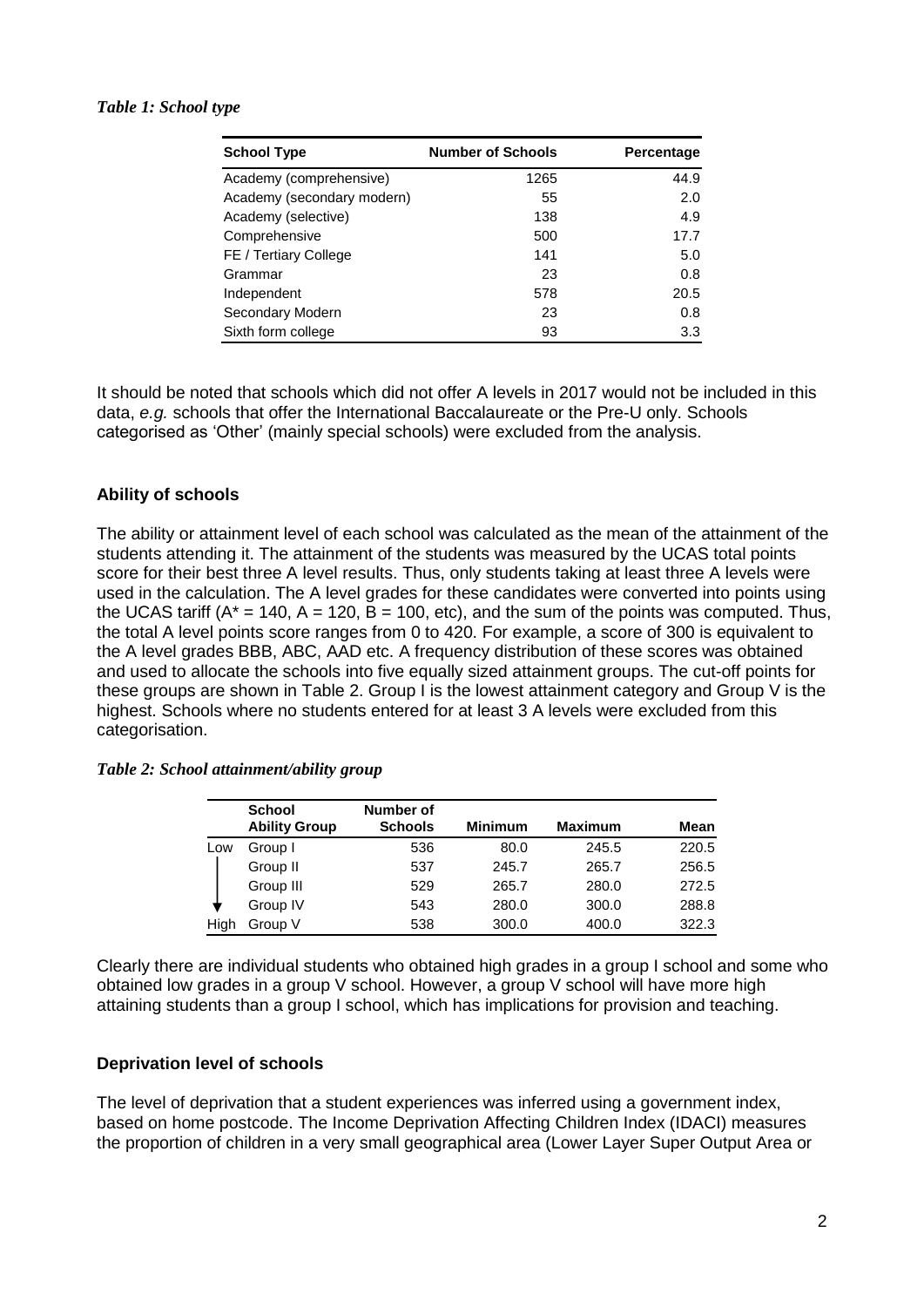LSOA) living in low income families<sup>2</sup>. For each individual student this measure varies between 0 and 1, and indicates how income deprived the area is that they live in (although it cannot tell us how income deprived the student actually is). A school level deprivation measure was calculated as the mean IDACI score of the students attending it.

The student level IDACI score is included as a variable in the NPD. However, it should be noted that there was a significant amount of missing data for this measure. Therefore, only schools for which more than 50% of students had an IDACI score were included in the calculation.

Schools were divided up into five equal groups according to their mean IDACI score. A summary of the groups is presented in Table 3. Thus, group A includes schools serving students living in areas of low income deprivation (on average) and group E includes schools serving students in areas of high income deprivation.

|  |  |  |  | Table 3: School deprivation level |  |
|--|--|--|--|-----------------------------------|--|
|--|--|--|--|-----------------------------------|--|

|      | <b>School</b><br><b>Deprivation</b><br>Group | Number of<br><b>Schools</b> | <b>Minimum</b> | <b>Maximum</b> | Mean |
|------|----------------------------------------------|-----------------------------|----------------|----------------|------|
| Low  | Group A                                      | 395                         | 0.04           | 0.10           | 0.08 |
|      | Group B                                      | 395                         | 0.10           | 0.14           | 0.12 |
|      | Group C                                      | 395                         | 0.14           | 0.18           | 0.16 |
|      | Group D                                      | 395                         | 0.18           | 0.25           | 0.21 |
| High | Group E                                      | 395                         | 0.25           | 0.58           | 0.32 |

#### **School gender**

The school gender variable was determined by the female ratio in the school (number of females over the total number of students). If this ratio was greater than 0.95, the school was considered to be a "Girls" school. If the female ratio was less than 0.05, then the school was designated a "Boys" school. The rest of the schools were "Mixed" schools. Table 4 shows the numbers and percentages of the different types of schools.

#### *Table 4: School gender*

| <b>School Sex</b> | <b>Number of Schools</b> | Percentage |
|-------------------|--------------------------|------------|
| <b>Boys</b>       | 136                      | 4.8        |
| Girls             | 318                      | 11.3       |
| Mixed             | 2367                     | 83.9       |

#### **School size**

 $\overline{a}$ 

In Table 5 schools were classified into five groups according to their size (based on the number of students taking at least one A level). The categories were chosen on the basis of what is generally considered to be a reasonable size for a teaching group (i.e. 30 students).

<sup>2</sup> For further information on IDACI calculation, including definitions of children, families, and income deprivation, see [https://www.gov.uk/government/publications/english-indices-of-deprivation-2015](https://www.gov.uk/government/publications/english-indices-of-deprivation-2015-technical-report) [technical-report](https://www.gov.uk/government/publications/english-indices-of-deprivation-2015-technical-report)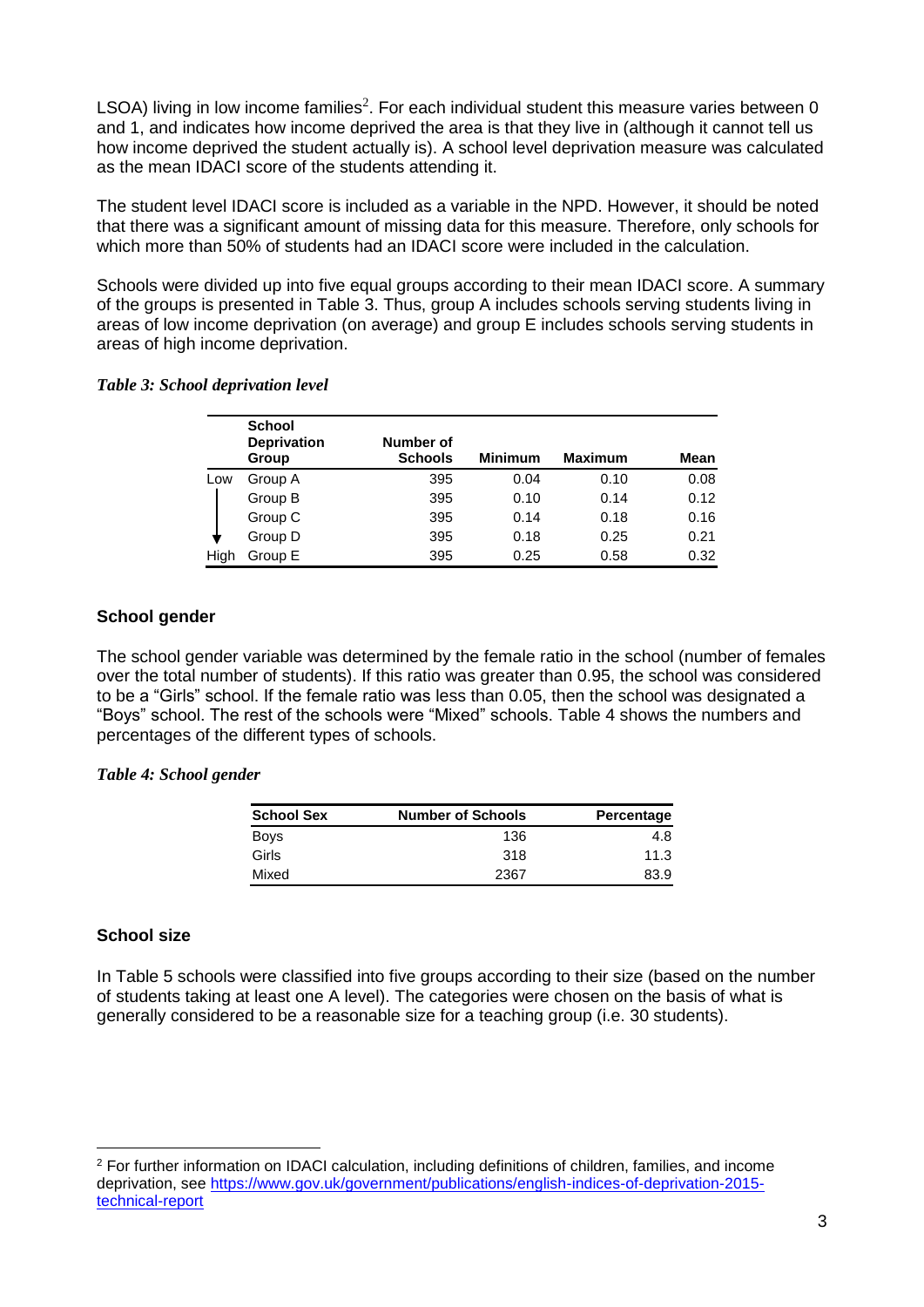| <b>School Size</b> | <b>Number of Schools</b> | Percentage |
|--------------------|--------------------------|------------|
| Less than 30       | 632                      | 22.4       |
| 30-59              | 634                      | 22.5       |
| 60-119             | 919                      | 32.6       |
| 120-239            | 512                      | 18.1       |
| 240 or greater     | 125                      | 4.4        |

School size is important for provision because a larger school is more likely to have viable numbers for less popular subjects.

#### **Provision of individual A level subjects**

The provision of individual A level subjects by the school classifications is presented in Tables 10 to 14. However, a significant contributor to the level of provision in a subject is the size of the school (see Table 14) because a larger school is more likely to have viable numbers, particularly for less popular subjects. Thus, it is worth considering how each school classification relates to the size of the school. Tables 6 to 9 present the percentage of each classification group in each school size group.

To give an example, Table 6 shows that secondary modern schools tend to have small sixth forms (43.5% having fewer than 30 A level students and 43.58% 30-59 students). Sixth form colleges, however, tend to be relatively large (84.9% have at least 240 A level students).

#### *Table 6: Percent of school size group within each school type*

| <b>School Type</b>         | Less than 30 | 30-59 | 60-119 | 120-239 | 240 or<br>greater |
|----------------------------|--------------|-------|--------|---------|-------------------|
| Academy (comprehensive)    | 21.0         | 24.3  | 36.4   | 16.8    | 1.3               |
| Academy (secondary modern) | 20.0         | 41.8  | 36.4   | 1.8     | ٠                 |
| Academy (selective)        | 0.7          | 0.7   | 26.8   | 70.3    | 1.4               |
| Comprehensive              | 20.2         | 28.5  | 37.3   | 13.4    | 0.6               |
| FE / Tertiary College      | 31.2         | 14.9  | 21.3   | 17.7    | 14.9              |
| Grammar                    | ٠            | 4.3   | 30.4   | 60.9    | 4.3               |
| Independent                | 32.7         | 22.0  | 29.9   | 15.1    | 0.3               |
| Secondary Modern           | 43.5         | 43.5  | 13.0   |         |                   |
| Sixth form college         | 4.3          |       | 2.2    | 8.6     | 84.9              |

*Table 7: Percent of school size group within each school ability group*

| <b>School Ability</b> |                     |       |        |         | 240 or  |
|-----------------------|---------------------|-------|--------|---------|---------|
| Group                 | <b>Less than 30</b> | 30-59 | 60-119 | 120-239 | greater |
| Group I               | 35.1                | 40.9  | 17.8   | 3.8     | 2.4     |
| Group II              | 17.7                | 26.1  | 40.8   | 9.7     | 5.8     |
| Group III             | 12.1                | 22.3  | 40.8   | 18.9    | 5.9     |
| Group IV              | 13.3                | 17.3  | 36.8   | 24.9    | 7.7     |
| Group V               | 13.3                | 11.8  | 35.1   | 38.3    | 1.5     |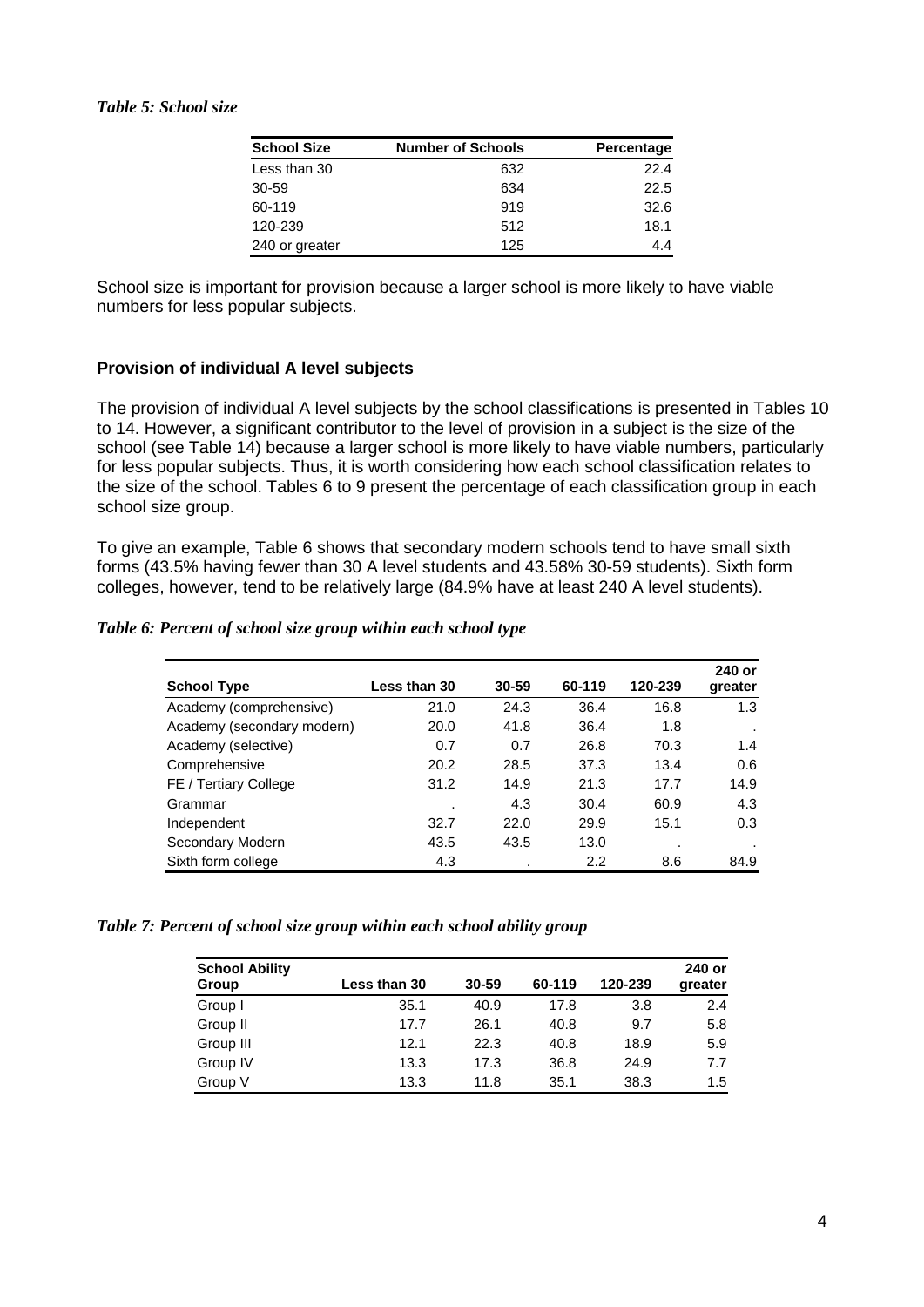| <b>School Deprivation</b><br>Group | Less than 30 | 30-59 | 60-119 | 120-239 | 240 or<br>greater |
|------------------------------------|--------------|-------|--------|---------|-------------------|
| Group A                            | 5.8          | 9.4   | 44.1   | 39.5    | 1.3               |
| Group B                            | 11.1         | 20.3  | 42.3   | 23.8    | 2.5               |
| Group C                            | 18.0         | 26.1  | 37.0   | 18.2    | 0.8               |
| Group D                            | 21.5         | 31.1  | 33.2   | 12.9    | 1.3               |
| Group E                            | 35.4         | 35.7  | 24.1   | 4.8     |                   |

*Table 8: Percent of school size group within each school deprivation group*

*Table 9: Percent of school size group within each school gender*

| <b>School Gender</b> | Less than 30 | 30-59 | 60-119 | 120-239 | 240 or<br>greater |
|----------------------|--------------|-------|--------|---------|-------------------|
| <b>Boys School</b>   | 48.5         | 6.6   | 17.6   | 27.2    |                   |
| Girls School         | 36.5         | 20.8  | 32.4   | 10.4    |                   |
| Mixed School         | 19.0         | 23.6  | 33.5   | 18.7    | 5.3               |

In Tables 10 to 14 on the following pages the provision of individual subjects is presented by the school classifications outlined in Tables 1 to 5. For example, Table 10 shows that 87.3% of Academy schools (with a comprehensive admissions policy) had students taking Chemistry A level, compared with 100% of Grammar schools. Table 11 shows that 81.2% of schools in the lowest attainment group had students taking Chemistry, compared with 93.8% of schools in the highest attainment group.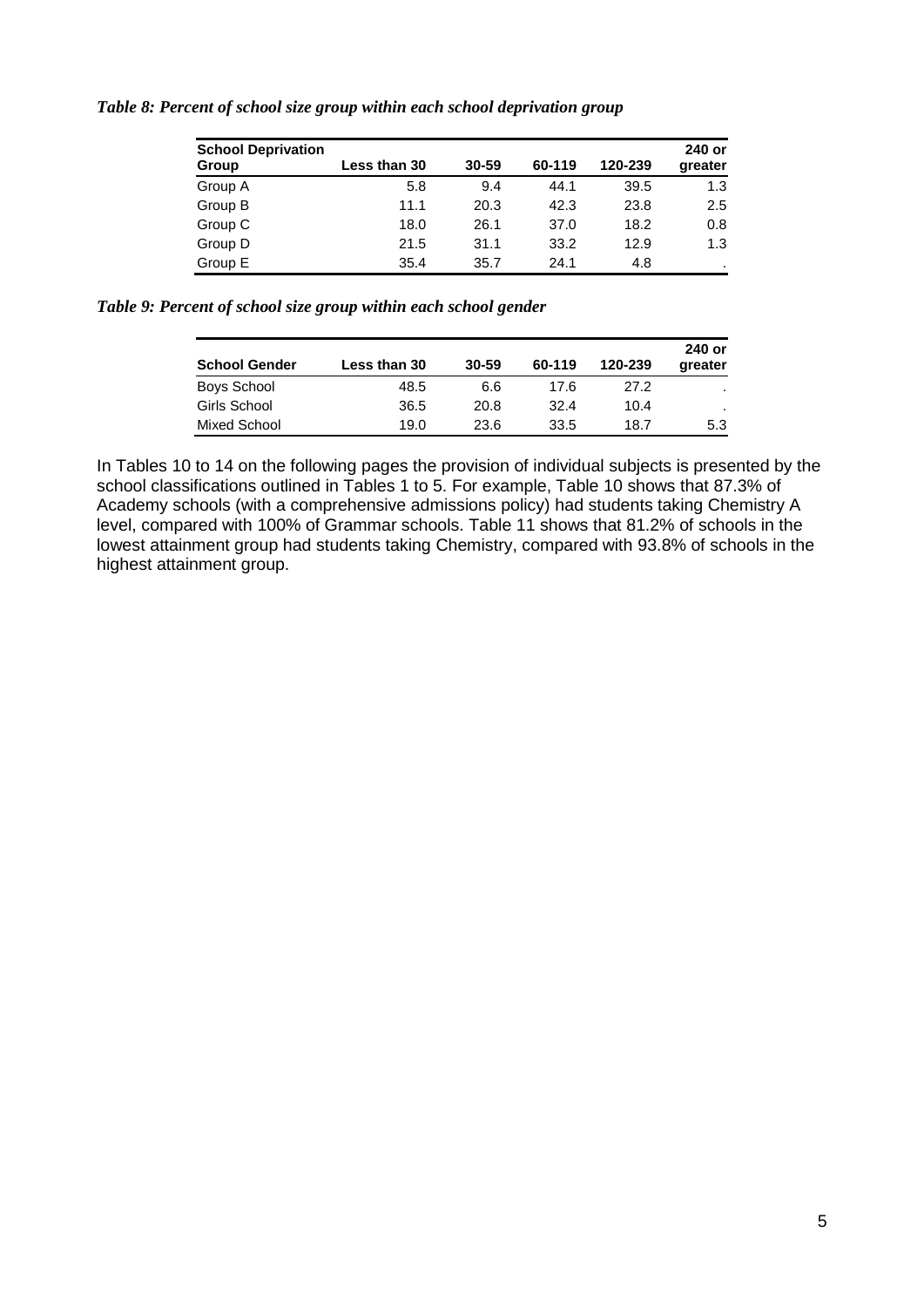| <b>Sec</b><br><b>Academy Academy Academy</b> |        |       |      |                              |         |       |      | <b>Sixth</b> |      |
|----------------------------------------------|--------|-------|------|------------------------------|---------|-------|------|--------------|------|
| <b>Subject</b>                               | (comp) | (mod) |      | (sel) Comp FE\Ter Gram Indep |         |       |      | Mod          | Form |
| Accounting/Finance                           | 5.0    | 9.1   | 2.9  | 4.2                          | 27.7    | 0.0   | 8.1  | 4.3          | 36.6 |
| <b>Additional Mathematics</b>                | 1.0    | 0.0   | 4.3  | 0.6                          | 1.4     | 4.3   | 2.6  | 0.0          | 4.3  |
| <b>Ancient History</b>                       | 0.8    | 1.8   | 4.3  | 0.6                          | 2.8     | 0.0   | 4.0  | 0.0          | 8.6  |
| Anthropology                                 | 0.2    | 0.0   | 0.0  | 0.2                          | 4.3     | 0.0   | 0.3  | 0.0          | 3.2  |
| Arabic                                       | 9.2    | 10.9  | 10.1 | 9.6                          | 3.5     | 0.0   | 8.0  | 0.0          | 34.4 |
| Archaeology                                  | 0.2    | 0.0   | 0.0  | 0.2                          | 7.1     | 0.0   | 0.2  | 0.0          | 15.1 |
| Art & Design                                 | 28.3   | 34.5  | 29.0 | 30.0                         | 17.7    | 34.8  | 23.2 | 30.4         | 30.1 |
| Art & Design (3d Studies)                    | 3.0    | 3.6   | 0.7  | 1.2                          | 7.8     | 0.0   | 4.3  | 4.3          | 22.6 |
| Art & Design (Critical Studies)              | 0.3    | 0.0   | 0.7  | 0.4                          | 2.8     | 0.0   | 1.2  | 0.0          | 5.4  |
| Art & Design (Fine Art)                      | 53.3   | 49.1  | 70.3 | 54.2                         | 48.9    | 78.3  | 60.0 | 34.8         | 76.3 |
| Art & Design (Graphics)                      | 11.6   | 20.0  | 7.2  | 12.4                         | 30.5    | 8.7   | 10.4 | 4.3          | 64.5 |
| Art & Design (Photography)                   | 43.8   | 49.1  | 19.6 | 44.6                         | 56.7    | 17.4  | 32.4 | 43.5         | 84.9 |
| Art & Design (Textiles)                      | 18.3   | 25.5  | 8.7  | 14.6                         | 24.8    | 8.7   | 16.8 | 13.0         | 63.4 |
| Bengali                                      | 1.1    | 0.0   | 0.7  | 2.0                          | 2.1     | 0.0   | 0.0  | 0.0          | 0.0  |
| Biology                                      | 89.6   | 83.6  | 99.3 | 92.4                         | 77.3    | 100.0 | 85.5 | 73.9         | 98.9 |
| <b>Business Studies: Single</b>              | 56.4   | 45.5  | 63.8 | 53.6                         | 68.8    | 47.8  | 60.9 | 34.8         | 94.6 |
| Chemistry                                    | 87.3   | 65.5  | 99.3 | 88.6                         | 70.9    | 100.0 | 86.0 | 65.2         | 97.8 |
| Chinese                                      | 8.1    | 5.5   | 20.3 | 9.0                          | 13.5    | 26.1  | 50.3 | 8.7          | 33.3 |
| <b>Classical Civilisation</b>                | 5.5    | 9.1   | 23.9 | 5.2                          | 14.2    | 43.5  | 36.7 | 4.3          | 45.2 |
| <b>Classical Greek</b>                       | 0.1    | 0.0   | 3.6  | 0.2                          | $0.0\,$ | 4.3   | 14.2 | 0.0          | 0.0  |
| Classics (General)                           | 1.1    | 3.6   | 0.7  | 0.8                          | 2.1     | 4.3   | 3.8  | 0.0          | 1.1  |
| <b>Communication Studies</b>                 | 2.0    | 9.1   | 2.2  | 0.6                          | 24.1    | 0.0   | 0.3  | 0.0          | 19.4 |
|                                              | 37.9   |       |      |                              |         |       |      |              |      |
| <b>Computer Studies/Computing</b>            |        | 14.5  | 63.8 | 33.0                         | 34.8    | 43.5  | 23.5 | 4.3          | 77.4 |
| <b>Creative Writing</b>                      | 7.5    | 10.9  | 7.2  | 7.6                          | 22.7    | 4.3   | 4.2  | 0.0          | 23.7 |
| <b>Critical Thinking</b>                     | 0.6    | 0.0   | 2.2  | 0.4                          | 0.0     | 0.0   | 0.3  | 0.0          | 3.2  |
| D&T Food Technology                          | 10.5   | 12.7  | 9.4  | 7.2                          | 0.0     | 4.3   | 6.2  | 0.0          | 4.3  |
| D&T Product Design                           | 52.4   | 40.0  | 68.1 | 53.2                         | 9.2     | 78.3  | 43.3 | 8.7          | 25.8 |
| D&T Systems & Control                        | 1.7    | 0.0   | 5.8  | 1.6                          | 0.7     | 4.3   | 1.9  | 0.0          | 0.0  |
| <b>D&amp;T Textiles Technology</b>           | 8.5    | 7.3   | 10.9 | 10.6                         | 0.0     | 17.4  | 4.8  | 0.0          | 1.1  |
| Dance                                        | 11.5   | 14.5  | 7.2  | 10.8                         | 14.2    | 0.0   | 3.3  | 4.3          | 38.7 |
| Drama & Theatre Studies                      | 48.9   | 34.5  | 57.2 | 48.2                         | 30.5    | 52.2  | 57.3 | 8.7          | 80.6 |
| Dutch                                        | 3.2    | 1.8   | 2.2  | 2.4                          | 2.1     | 8.7   | 4.0  | 0.0          | 16.1 |
| Economics                                    | 48.8   | 38.2  | 89.9 | 50.4                         | 42.6    | 82.6  | 77.0 | 13.0         | 90.3 |
| Electronics                                  | 1.7    | 0.0   | 5.1  | 1.0                          | 6.4     | 4.3   | 2.1  | 0.0          | 23.7 |
| English Language                             | 38.7   | 27.3  | 35.5 | 43.2                         | 58.9    | 8.7   | 19.0 | 17.4         | 86.0 |
| English Language & Literature                | 23.7   | 23.6  | 17.4 | 22.2                         | 48.2    | 17.4  | 5.7  | 8.7          | 71.0 |
| English Literature                           | 85.2   | 89.1  | 94.2 | 85.6                         | 70.9    | 100.0 | 77.9 | 91.3         | 97.8 |
| <b>Environmental Science</b>                 | 1.6    | 0.0   | 0.7  | 1.4                          | 12.8    | 0.0   | 0.2  | 0.0          | 16.1 |
| Expressive Arts & Performance Studies        | 0.9    | 0.0   | 0.0  | 1.2                          | 0.7     | 0.0   | 0.2  | 0.0          | 14.0 |
| <b>Film Studies</b>                          | 16.5   | 16.4  | 9.4  | 18.0                         | 48.9    | 13.0  | 4.8  | 17.4         | 80.6 |
| French                                       | 51.0   | 29.1  | 92.8 | 53.0                         | 32.6    | 87.0  | 70.2 | 13.0         | 84.9 |
| <b>General Studies</b>                       | 11.1   | 3.6   | 31.2 | 12.0                         | 2.1     | 26.1  | 6.2  | 8.7          | 17.2 |
| Geography                                    | 77.8   | 69.1  | 98.6 | 80.4                         | 55.3    | 100.0 | 79.1 | 56.5         | 93.5 |
| Geology                                      | 2.8    | 1.8   | 10.1 | 3.0                          | 14.9    | 0.0   | 3.3  | 4.3          | 33.3 |
| German                                       | 29.0   | 10.9  | 68.8 | 25.4                         | 14.2    | 60.9  | 52.6 | 8.7          | 63.4 |
| Government & Politics                        | 36.4   | 21.8  | 74.6 | 39.8                         | 51.8    | 65.2  | 52.4 | 13.0         | 86.0 |
| Gujarati                                     | 0.6    | 0.0   | 0.7  | 0.2                          | 0.7     | 0.0   | 0.0  | 0.0          | 0.0  |
| History                                      | 87.9   | 85.5  | 97.1 | 88.6                         | 74.5    | 95.7  | 80.8 | 73.9         | 96.8 |
| History of Art                               | 0.3    | 0.0   | 0.7  | 0.6                          | 2.1     | 0.0   | 15.6 | 0.0          | 6.5  |
| Home Economics: Food                         | 1.7    | 1.8   | 2.9  | 1.4                          | 0.0     | 4.3   | 4.5  | 0.0          | 1.1  |
| Information & Communications Technology      | 22.5   | 9.1   | 23.9 | 20.0                         | 29.8    | 30.4  | 14.9 | 4.3          | 46.2 |
| Italian                                      | 13.7   | 9.1   | 8.7  | 16.4                         | 9.9     | 13.0  | 14.7 | 0.0          | 35.5 |
| Japanese                                     | 3.0    | 5.5   | 10.9 | 2.2                          | 2.8     | 8.7   | 13.1 | 0.0          | 4.3  |
| Latin                                        | 1.9    | 0.0   | 19.6 | 2.0                          | 0.7     | 34.8  | 40.1 | 0.0          | 5.4  |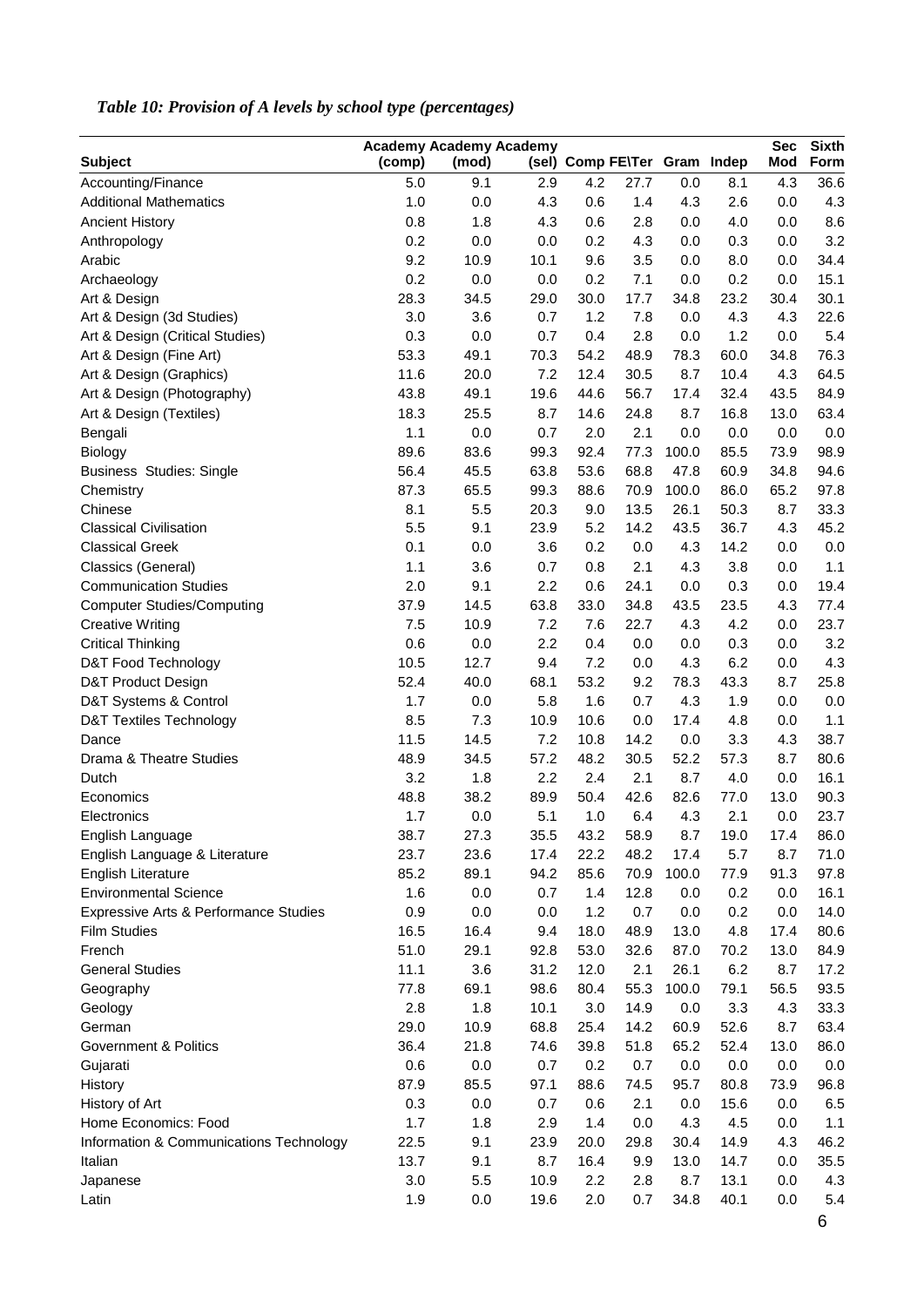|                                          | <b>Academy Academy Academy</b> |       |      |      |                              |       |      | <b>Sec</b> | <b>Sixth</b> |
|------------------------------------------|--------------------------------|-------|------|------|------------------------------|-------|------|------------|--------------|
| <b>Subject</b>                           | (comp)                         | (mod) |      |      | (sel) Comp FE\Ter Gram Indep |       |      | Mod        | Form         |
| Law                                      | 22.0                           | 27.3  | 8.7  | 21.6 | 61.0                         | 13.0  | 5.2  | 13.0       | 86.0         |
| Logic/ Philosophy                        | 4.0                            | 1.8   | 11.6 | 6.2  | 9.9                          | 4.3   | 9.7  | 0.0        | 44.1         |
| <b>Mathematics</b>                       | 94.2                           | 87.3  | 99.3 | 93.0 | 83.7                         | 100.0 | 94.1 | 91.3       | 98.9         |
| Mathematics (Further)                    | 64.3                           | 27.3  | 99.3 | 62.2 | 54.6                         | 100.0 | 73.5 | 17.4       | 93.5         |
| Mathematics (Pure)                       | 0.4                            | 1.8   | 0.0  | 0.0  | 0.7                          | 0.0   | 0.3  | 0.0        | 0.0          |
| Mathematics (Statistics)                 | 1.5                            | 3.6   | 0.7  | 0.4  | 1.4                          | 0.0   | 1.6  | 0.0        | 21.5         |
| Media/Film/Tv Studies                    | 51.0                           | 65.5  | 26.1 | 57.0 | 64.5                         | 30.4  | 11.2 | 52.2       | 87.1         |
| Modern Greek                             | 3.5                            | 5.5   | 2.2  | 3.8  | 1.4                          | 4.3   | 1.9  | 8.7        | 6.5          |
| Modern Hebrew                            | 0.3                            | 0.0   | 0.0  | 1.0  | 0.0                          | 0.0   | 1.2  | 0.0        | 1.1          |
| Music                                    | 36.0                           | 9.1   | 75.4 | 32.2 | 17.7                         | 65.2  | 57.4 | 4.3        | 66.7         |
| Music Technology                         | 12.0                           | 3.6   | 8.7  | 12.4 | 10.6                         | 13.0  | 12.5 | 0.0        | 44.1         |
| <b>Other Classical Languages</b>         | 0.2                            | 0.0   | 0.0  | 0.4  | 0.7                          | 0.0   | 0.3  | 0.0        | 0.0          |
| Persian                                  | 3.7                            | 0.0   | 0.7  | 2.8  | 3.5                          | 4.3   | 3.5  | 4.3        | 7.5          |
| <b>Physical Education/Sports Studies</b> | 52.3                           | 34.5  | 72.5 | 48.2 | 21.3                         | 69.6  | 48.8 | 21.7       | 69.9         |
| Physics                                  | 84.9                           | 54.5  | 99.3 | 85.0 | 69.5                         | 100.0 | 82.4 | 56.5       | 98.9         |
| Polish                                   | 17.5                           | 23.6  | 13.8 | 21.6 | 17.7                         | 8.7   | 5.7  | 8.7        | 47.3         |
| Portuguese                               | 8.7                            | 10.9  | 1.4  | 10.4 | 3.5                          | 0.0   | 3.8  | 0.0        | 33.3         |
| Psychology                               | 86.6                           | 89.1  | 82.6 | 87.4 | 77.3                         | 78.3  | 64.5 | 73.9       | 100.0        |
| Punjabi                                  | 2.8                            | 3.6   | 2.9  | 3.6  | 2.1                          | 4.3   | 0.9  | 4.3        | 1.1          |
| <b>Religious Studies</b>                 | 60.3                           | 52.7  | 81.2 | 64.6 | 34.0                         | 91.3  | 65.1 | 52.2       | 76.3         |
| Russian                                  | 9.2                            | 14.5  | 18.8 | 8.2  | 4.3                          | 26.1  | 38.6 | 4.3        | 23.7         |
| Science in Society                       | 0.2                            | 0.0   | 0.7  | 0.0  | 0.0                          | 0.0   | 0.0  | 0.0        | 1.1          |
| Social Science: Citizenship              | 1.6                            | 0.0   | 0.0  | 1.6  | 2.8                          | 0.0   | 0.3  | 0.0        | 8.6          |
| Sociology                                | 70.8                           | 70.9  | 42.8 | 72.6 | 75.9                         | 56.5  | 12.1 | 56.5       | 95.7         |
| Spanish                                  | 45.1                           | 25.5  | 76.8 | 46.0 | 28.4                         | 56.5  | 68.5 | 13.0       | 83.9         |
| Turkish                                  | 7.1                            | 9.1   | 6.5  | 7.8  | 5.0                          | 8.7   | 4.2  | 4.3        | 15.1         |
| Urdu                                     | 4.5                            | 7.3   | 6.5  | 4.8  | 0.7                          | 4.3   | 2.2  | 4.3        | 5.4          |
| Use of Mathematics                       | 1.1                            | 0.0   | 0.0  | 0.6  | 4.3                          | 0.0   | 0.2  | 0.0        | 37.6         |
| Welsh (Second Language)                  | 0.1                            | 0.0   | 0.0  | 0.0  | 0.0                          | 0.0   | 0.0  | 0.0        | 0.0          |
| World Development                        | 1.1                            | 0.0   | 0.7  | 1.2  | 5.0                          | 0.0   | 0.7  | 0.0        | 10.8         |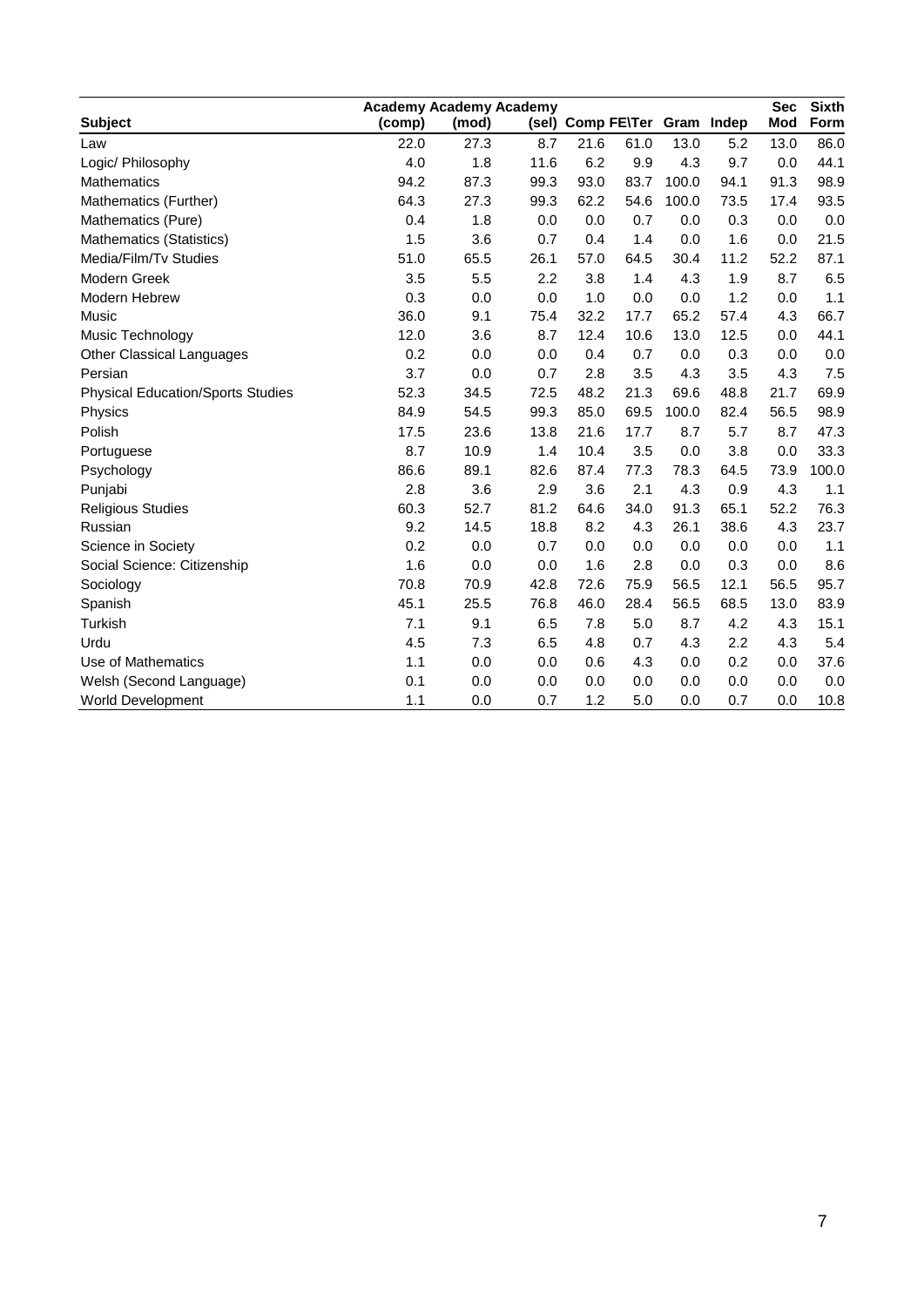|                                         | Low attainment |                 |                  |                 | <b>High attainment</b> |
|-----------------------------------------|----------------|-----------------|------------------|-----------------|------------------------|
| <b>Subject</b>                          | <b>Group I</b> | <b>Group II</b> | <b>Group III</b> | <b>Group IV</b> | <b>Group V</b>         |
| Accounting/Finance                      | 8.4            | 9.9             | 9.6              | 8.8             | 3.2                    |
| <b>Additional Mathematics</b>           | 0.2            | 0.7             | 0.4              | 2.9             | 3.9                    |
| <b>Ancient History</b>                  | 0.6            | 2.2             | 1.3              | 1.8             | 4.3                    |
| Anthropology                            | 0.8            | 0.6             | 0.8              | 0.6             | 0.0                    |
| Arabic                                  | 9.0            | 9.9             | 10.2             | 10.1            | 8.6                    |
| Archaeology                             | 0.6            | 1.9             | 1.1              | 1.5             | 0.2                    |
| Art & Design                            | 24.6           | 26.6            | 33.1             | 30.9            | 26.5                   |
| Art & Design (3d Studies)               | 3.8            | 3.7             | 4.0              | 5.5             | 2.6                    |
| Art & Design (Critical Studies)         | 0.6            | 0.7             | 0.8              | 0.9             | 1.3                    |
| Art & Design (Fine Art)                 | 45.4           | 63.9            | 60.1             | 60.8            | 63.7                   |
| Art & Design (Graphics)                 | 13.1           | 18.4            | 15.9             | 16.6            | 9.2                    |
| Art & Design (Photography)              | 41.3           | 47.1            | 50.9             | 49.4            | 32.0                   |
| Art & Design (Textiles)                 | 12.6           | 21.4            | 25.9             | 21.9            | 15.9                   |
| Bengali                                 | 1.3            | 1.3             | 0.8              | 1.1             | 0.4                    |
| Biology                                 | 86.7           | 95.3            | 96.4             | 95.4            | 93.5                   |
| <b>Business Studies: Single</b>         | 50.1           | 63.1            | 69.9             | 68.5            | 55.1                   |
| Chemistry                               | 81.2           | 92.2            | 94.7             | 94.1            | 93.8                   |
| Chinese                                 | 7.3            | 14.7            | 18.1             | 19.7            | 37.0                   |
| <b>Classical Civilisation</b>           | 2.8            | 11.2            | 8.9              | 17.1            | 37.8                   |
| <b>Classical Greek</b>                  | 0.0            | 0.2             | 0.6              | 0.4             | 15.7                   |
| Classics (General)                      | 0.0            | 0.7             | 2.3              | 2.6             | 3.2                    |
| <b>Communication Studies</b>            | 5.1            | 5.2             | 2.8              | 2.9             | 0.7                    |
| <b>Computer Studies/Computing</b>       | 25.9           | 37.1            | 42.7             | 44.8            | 36.8                   |
| <b>Creative Writing</b>                 | 11.1           | 11.5            | 8.5              | 6.4             | 4.7                    |
| <b>Critical Thinking</b>                | 0.0            | 0.7             | 0.4              | 0.6             | 1.5                    |
| D&T Food Technology                     | 2.6            | 8.8             | 10.6             | 12.2            | 8.8                    |
| D&T Product Design                      | 32.5           | 48.8            | 56.9             | 57.3            | 56.4                   |
| D&T Systems & Control                   | 0.4            | 1.5             | 1.3              | 2.6             | 3.6                    |
| <b>D&amp;T Textiles Technology</b>      | 3.8            | 6.5             | 9.5              | 12.0            | 8.0                    |
| Dance                                   | 6.4            | 13.4            | 16.6             | 12.3            | 5.6                    |
| Drama & Theatre Studies                 | 28.3           | 50.1            | 58.6             | 64.5            | 63.0                   |
| Dutch                                   | 2.6            | 4.7             | 3.0              | 3.1             | 4.7                    |
| Economics                               | 34.3           | 53.4            | 60.3             | 71.6            | 82.6                   |
| Electronics                             | 1.3            | 2.2             | 3.2              | 4.1             | 3.7                    |
| English Language                        | 31.7           | 41.7            | 45.4             | 48.3            | 28.4                   |
| English Language & Literature           | 25.5           | 26.6            | 29.9             | 22.7            | 9.0                    |
| <b>English Literature</b>               | 78.8           | 89.4            | 91.9             | 92.4            | 86.4                   |
| <b>Environmental Science</b>            | 1.1            | 3.0             | 3.2              | 4.2             | 0.0                    |
| Expressive Arts & Performance Studies   | 0.6            | 2.2             | 1.5              | 1.3             | 0.4                    |
| <b>Film Studies</b>                     | 21.6           | 20.9            | 21.9             | 21.9            | 7.1                    |
| French                                  | 24.6           | 56.4            | 64.7             | 72.7            | 80.9                   |
| <b>General Studies</b>                  | 3.8            | 10.1            | 14.4             | 16.0            | 13.3                   |
| Geography                               | 59.8           | 84.7            | 89.0             | 91.0            | 88.6                   |
| Geology                                 | 1.5            | 6.0             | 5.5              | 6.6             | 6.0                    |
| German                                  | 12.0           | 28.3            | 37.1             | 46.4            | 61.1                   |
| Government & Politics                   | 27.2           | 42.5            | 47.3             | 52.1            | 63.6                   |
| Gujarati                                | 0.2            | 0.0             | 0.6              | 0.9             | 0.2                    |
| History                                 | 81.2           | 92.9            | 95.3             | 94.3            | 89.2                   |
| History of Art                          | 0.4            | 1.5             | 0.8              | 4.1             | 13.3                   |
| Home Economics: Food                    | 1.3            | 1.1             | 2.6              | 2.9             | 3.6                    |
| Information & Communications Technology | 19.1           | 27.7            | 28.0             | 24.1            | 13.3                   |
| Italian                                 | 11.1           | 16.4            | 15.7             | 14.7            | 17.9                   |
| Japanese                                | 0.9            | 2.6             | 5.7              | 5.3             | 13.5                   |
| Latin                                   | 0.4            | 1.7             | 3.2              | 9.8             | 42.2                   |
|                                         |                |                 |                  |                 |                        |

# *Table 11: Provision of A levels by school attainment group (percentages, all schools)*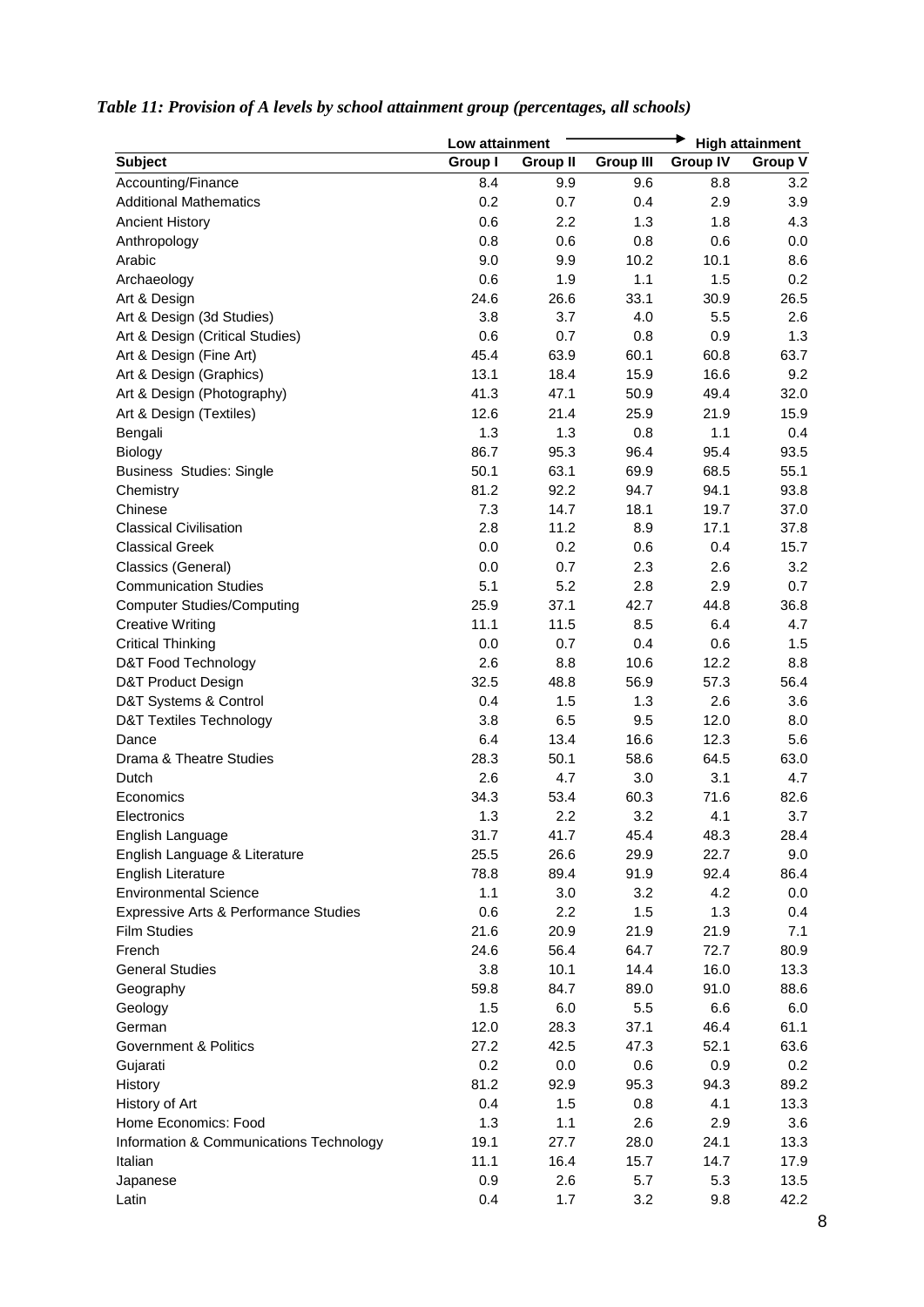| <b>Subject</b>                           | Group I | <b>Group II</b> | <b>Group III</b> | <b>Group IV</b> | <b>Group V</b> |
|------------------------------------------|---------|-----------------|------------------|-----------------|----------------|
| Law                                      | 24.8    | 30.0            | 28.2             | 25.2            | 6.4            |
| Logic/ Philosophy                        | 4.7     | 6.5             | 5.7              | 11.6            | 10.7           |
| <b>Mathematics</b>                       | 93.4    | 97.4            | 98.1             | 98.0            | 98.5           |
| Mathematics (Further)                    | 35.8    | 68.2            | 77.3             | 81.0            | 90.5           |
| Mathematics (Pure)                       | 0.4     | 0.2             | 0.0              | 0.7             | 0.2            |
| Mathematics (Statistics)                 | 1.1     | 2.2             | 3.0              | 2.6             | 1.3            |
| Media/Film/Tv Studies                    | 48.4    | 55.9            | 59.5             | 51.0            | 19.1           |
| Modern Greek                             | 3.0     | 1.9             | 4.2              | 2.9             | 4.3            |
| <b>Modern Hebrew</b>                     | 0.0     | 0.2             | 0.0              | 0.9             | 1.7            |
| Music                                    | 12.0    | 33.1            | 47.1             | 53.2            | 70.8           |
| Music Technology                         | 5.4     | 14.5            | 13.8             | 19.3            | 13.8           |
| <b>Other Classical Languages</b>         | 0.2     | 0.0             | 0.0              | 0.0             | 0.9            |
| Persian                                  | 2.6     | 2.2             | 4.0              | 5.5             | 3.0            |
| <b>Physical Education/Sports Studies</b> | 27.0    | 52.7            | 63.7             | 65.2            | 56.4           |
| Physics                                  | 74.7    | 89.4            | 92.2             | 91.0            | 93.6           |
| Polish                                   | 16.3    | 19.7            | 19.5             | 17.3            | 11.6           |
| Portuguese                               | 6.9     | 10.2            | 11.5             | 7.9             | 5.2            |
| Psychology                               | 83.9    | 90.5            | 92.8             | 89.1            | 71.8           |
| Punjabi                                  | 3.2     | 2.8             | 4.0              | 2.0             | 0.7            |
| <b>Religious Studies</b>                 | 46.9    | 63.1            | 67.9             | 70.7            | 78.3           |
| Russian                                  | 7.9     | 10.8            | 14.2             | 16.8            | 33.5           |
| Science in Society                       | 0.0     | 0.0             | 0.8              | 0.2             | 0.0            |
| Social Science: Citizenship              | 2.1     | 2.6             | 1.3              | 1.3             | 0.6            |
| Sociology                                | 65.9    | 73.4            | 73.7             | 64.3            | 29.2           |
| Spanish                                  | 23.3    | 49.3            | 58.4             | 64.1            | 75.0           |
| Turkish                                  | 6.6     | 7.8             | 9.1              | 5.9             | 5.4            |
| Urdu                                     | 5.3     | 4.7             | 3.4              | 4.2             | 1.7            |
| Use of Mathematics                       | 0.9     | 3.9             | 3.4              | 2.2             | 0.6            |
| Welsh (Second Language)                  | 0.2     | 0.0             | 0.0              | 0.0             | 0.0            |
| <b>World Development</b>                 | 1.3     | 2.0             | 2.3              | 1.7             | 0.6            |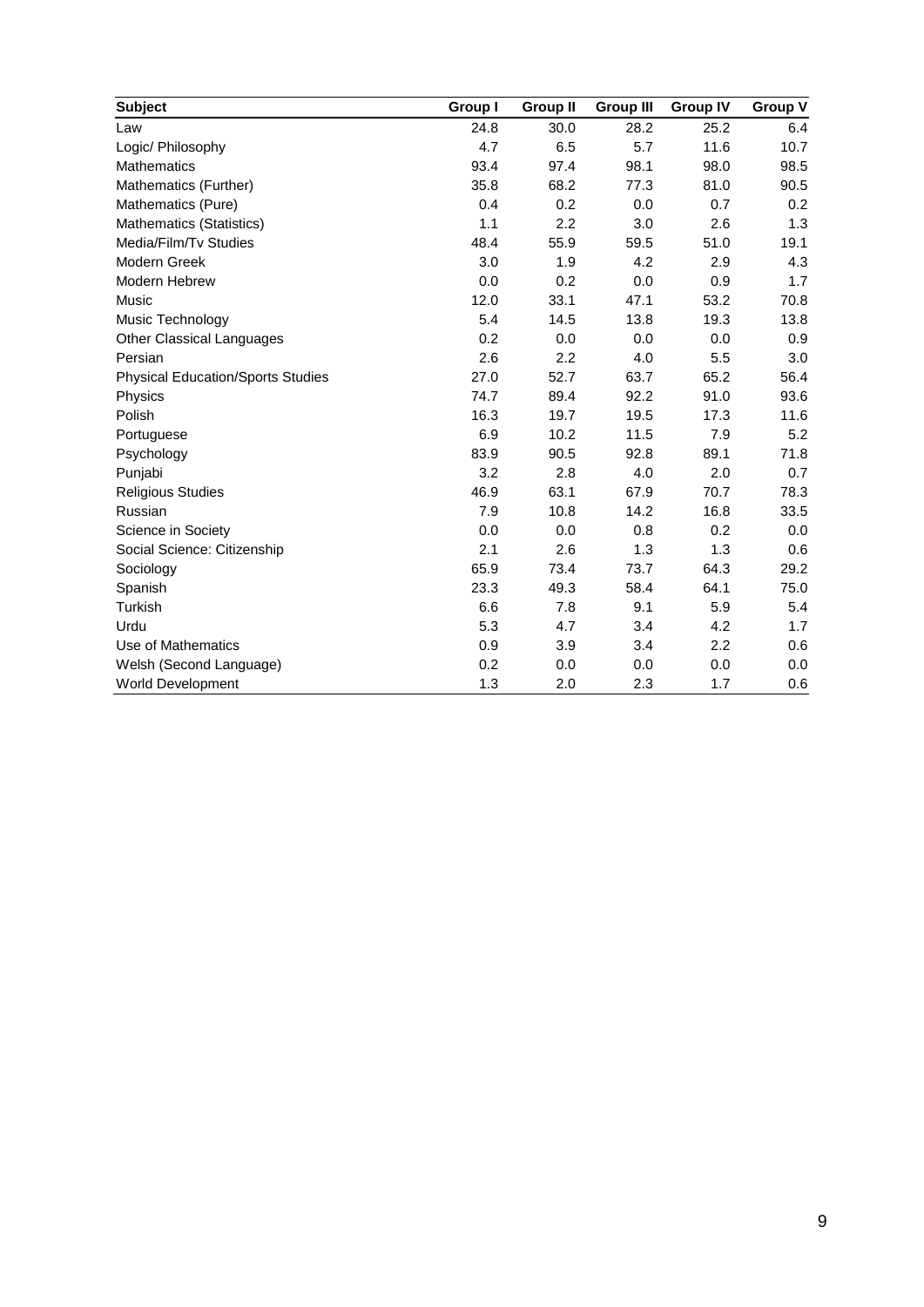|                                         | Low deprivation |                |                |                | <b>High deprivation</b> |
|-----------------------------------------|-----------------|----------------|----------------|----------------|-------------------------|
| <b>Subject</b>                          | <b>Group A</b>  | <b>Group B</b> | <b>Group C</b> | <b>Group D</b> | <b>Group E</b>          |
| Accounting/Finance                      | 3.3             | 5.1            | 4.6            | 5.3            | 5.3                     |
| <b>Additional Mathematics</b>           | 2.5             | 0.3            | 1.0            | 1.0            | 1.0                     |
| <b>Ancient History</b>                  | 1.8             | 1.8            | 1.0            | 0.3            | 0.0                     |
| Anthropology                            | 0.0             | 0.3            | 0.0            | 0.3            | 0.3                     |
| Arabic                                  | 5.1             | 5.1            | 6.3            | 11.9           | 18.0                    |
| Archaeology                             | 0.0             | 0.3            | 0.5            | 0.0            | 0.0                     |
| Art & Design                            | 30.6            | 29.1           | 27.3           | 32.4           | 27.1                    |
| Art & Design (3d Studies)               | 1.8             | 2.5            | 2.0            | 2.8            | 3.0                     |
| Art & Design (Critical Studies)         | 0.3             | 0.5            | 0.3            | 0.8            | 0.0                     |
| Art & Design (Fine Art)                 | 65.1            | 64.8           | 59.7           | 51.6           | 35.7                    |
| Art & Design (Graphics)                 | 17.0            | 10.6           | 10.4           | 11.1           | 9.6                     |
| Art & Design (Photography)              | 50.9            | 46.3           | 48.6           | 41.3           | 26.1                    |
| Art & Design (Textiles)                 | 23.0            | 18.7           | 17.7           | 13.2           | 11.9                    |
| Bengali                                 | 0.3             | 0.0            | 0.5            | 1.5            | 4.1                     |
| Biology                                 | 97.2            | 94.2           | 92.9           | 90.9           | 82.0                    |
| <b>Business Studies: Single</b>         | 73.4            | 64.6           | 56.7           | 49.9           | 35.7                    |
| Chemistry                               | 97.0            | 92.9           | 87.8           | 87.1           | 79.0                    |
| Chinese                                 | 10.1            | 10.1           | 7.8            | 7.6            | 9.9                     |
| <b>Classical Civilisation</b>           | 10.4            | 8.9            | 7.8            | 6.3            | 2.8                     |
| <b>Classical Greek</b>                  | 1.0             | 0.5            | 0.3            | 0.3            | 0.0                     |
| Classics (General)                      | 0.8             | 2.0            | 1.0            | 1.0            | 0.8                     |
| <b>Communication Studies</b>            | 3.0             | 2.3            | 1.0            | 1.5            | 1.0                     |
| <b>Computer Studies/Computing</b>       | 52.7            | 45.8           | 37.0           | 29.6           | 23.5                    |
| <b>Creative Writing</b>                 | 7.3             | 8.4            | 9.9            | 7.8            | 4.6                     |
| <b>Critical Thinking</b>                | 1.5             | 0.8            | 0.3            | 0.3            | 0.3                     |
| D&T Food Technology                     | 18.0            | 13.4           | 10.4           | 5.1            | 1.3                     |
| D&T Product Design                      | 75.9            | 64.6           | 57.5           | 46.6           | 24.6                    |
| D&T Systems & Control                   | 3.8             | 2.5            | 2.0            | 1.3            | 0.0                     |
| <b>D&amp;T Textiles Technology</b>      | 17.5            | 13.4           | 7.6            | 4.8            | 3.3                     |
| Dance                                   | 11.9            | 15.7           | 11.9           | 10.1           | 5.3                     |
| Drama & Theatre Studies                 | 72.2            | 59.0           | 47.1           | 39.5           | 27.1                    |
| Dutch                                   | 3.3             | 1.8            | 1.0            | 4.1            | 4.8                     |
| Economics                               | 70.9            | 53.9           | 49.6           | 47.8           | 38.7                    |
| Electronics                             | 2.8             | 3.3            | 1.8            | 0.5            | 0.5                     |
| English Language                        | 56.2            | 48.1           | 39.7           | 32.4           | 19.5                    |
| English Language & Literature           | 22.5            | 28.1           | 25.8           | 20.3           | 17.7                    |
| <b>English Literature</b>               | 94.7            | 91.1           | 88.1           | 85.1           | 77.0                    |
| <b>Environmental Science</b>            | 3.3             | 1.8            | 1.5            | 0.5            | 0.0                     |
| Expressive Arts & Performance Studies   | 0.8             | 1.3            | 0.5            | 1.8            | 0.0                     |
| <b>Film Studies</b>                     | 17.0            | 17.5           | 17.7           | 16.7           | 13.9                    |
| French                                  | 79.2            | 63.0           | 52.4           | 44.3           | 32.7                    |
| <b>General Studies</b>                  | 24.6            | 14.2           | 14.7           | 8.4            | 2.0                     |
| Geography                               | 95.2            | 91.4           | 84.8           | 75.9           | 55.2                    |
| Geology                                 | 7.8             | 4.8            | 3.0            | 0.8            | 0.0                     |
| German                                  | 54.9            | 37.2           | 29.1           | 23.0           | 10.1                    |
| <b>Government &amp; Politics</b>        | 51.1            | 41.3           | 37.5           | 38.5           | 31.6                    |
| Gujarati                                | 0.0             | 0.3            | 0.5            | 1.5            | 0.0                     |
|                                         | 96.7            | 94.2           |                | 88.9           | 77.7                    |
| History                                 |                 |                | 89.6           |                |                         |
| History of Art                          | 0.5             | 0.5            | 0.3            | 0.5            | 0.3                     |
| Home Economics: Food                    | 3.3             | 3.0            | 1.5            | 0.8            | 0.3                     |
| Information & Communications Technology | 23.8            | 22.3           | 22.3           | 22.3           | 17.2                    |
| Italian                                 | 8.4             | 9.4            | 13.2           | 19.7           | 18.2                    |
| Japanese                                | 5.8             | 3.3            | 3.8            | 3.5            | 0.8                     |
| Latin                                   | 6.3             | 4.3            | 3.5            | 2.3            | 1.0                     |

# *Table 12: Provision of A levels by school deprivation group (percentages)*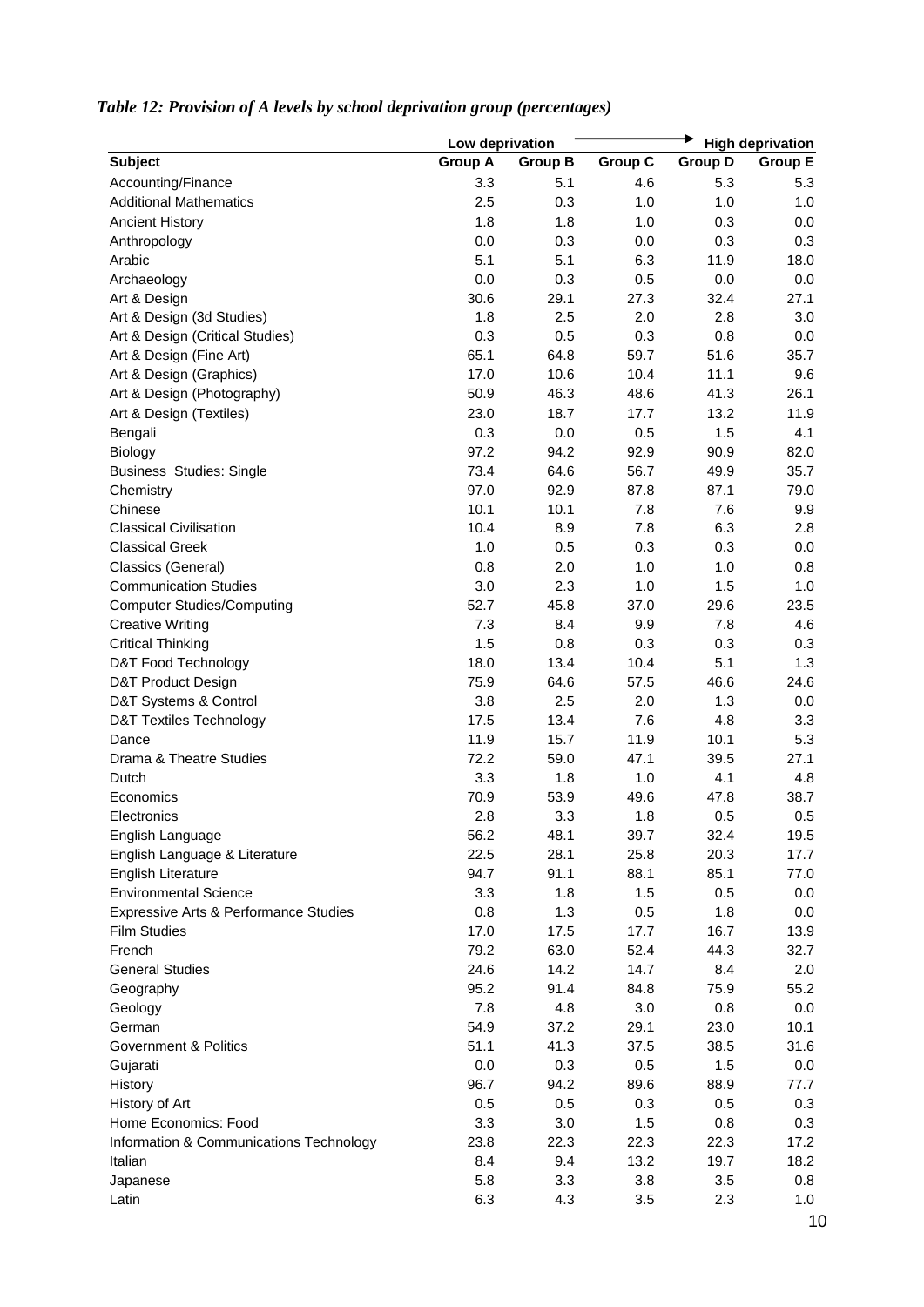| <b>Subject</b>                           | <b>Group A</b> | <b>Group B</b> | Group C | <b>Group D</b> | <b>Group E</b> |
|------------------------------------------|----------------|----------------|---------|----------------|----------------|
| Law                                      | 21.3           | 25.1           | 22.8    | 21.0           | 15.4           |
| Logic/ Philosophy                        | 8.4            | 3.3            | 4.3     | 4.8            | 4.1            |
| <b>Mathematics</b>                       | 98.2           | 95.9           | 95.4    | 94.7           | 90.1           |
| Mathematics (Further)                    | 88.9           | 77.5           | 66.8    | 56.5           | 39.0           |
| Mathematics (Pure)                       | 0.3            | 0.3            | 0.3     | 0.3            | 0.3            |
| Mathematics (Statistics)                 | 3.3            | 1.3            | 0.5     | 0.3            | 0.8            |
| Media/Film/Tv Studies                    | 55.4           | 56.7           | 52.2    | 52.7           | 40.3           |
| Modern Greek                             | 2.8            | 3.3            | 2.5     | 4.3            | 4.3            |
| Modern Hebrew                            | 1.0            | 0.5            | 0.5     | 0.3            | 0.0            |
| <b>Music</b>                             | 63.5           | 45.6           | 39.2    | 25.6           | 13.9           |
| Music Technology                         | 21.5           | 12.7           | 9.6     | 8.6            | 5.8            |
| <b>Other Classical Languages</b>         | 0.8            | 0.0            | 0.3     | 0.0            | 0.0            |
| Persian                                  | 0.8            | 2.3            | 2.5     | 4.6            | 5.8            |
| <b>Physical Education/Sports Studies</b> | 81.8           | 68.6           | 55.9    | 37.0           | 20.0           |
| Physics                                  | 96.2           | 92.4           | 87.6    | 81.8           | 70.9           |
| Polish                                   | 11.6           | 13.7           | 18.0    | 25.8           | 21.5           |
| Portuguese                               | 3.3            | 5.8            | 6.3     | 10.6           | 16.2           |
| Psychology                               | 92.7           | 89.9           | 88.4    | 85.1           | 79.5           |
| Punjabi                                  | 1.3            | 1.0            | 2.3     | 4.8            | 5.8            |
| <b>Religious Studies</b>                 | 73.4           | 68.1           | 62.8    | 61.0           | 52.9           |
| Russian                                  | 10.6           | 6.8            | 11.1    | 12.2           | 9.1            |
| Science in Society                       | 0.0            | 0.5            | 0.3     | 0.3            | 0.0            |
| Social Science: Citizenship              | 0.5            | 1.0            | 0.8     | 3.3            | 1.5            |
| Sociology                                | 69.4           | 67.3           | 69.6    | 72.7           | 69.6           |
| Spanish                                  | 63.8           | 51.6           | 44.3    | 36.5           | 39.5           |
| <b>Turkish</b>                           | 2.0            | 4.6            | 7.1     | 10.1           | 13.2           |
| Urdu                                     | 1.8            | 2.0            | 1.8     | 8.1            | 9.6            |
| Use of Mathematics                       | 1.0            | 1.3            | 0.8     | 0.5            | 0.8            |
| Welsh (Second Language)                  | 0.3            | 0.0            | 0.0     | 0.0            | 0.0            |
| <b>World Development</b>                 | 1.3            | 1.8            | 0.8     | 1.3            | 0.3            |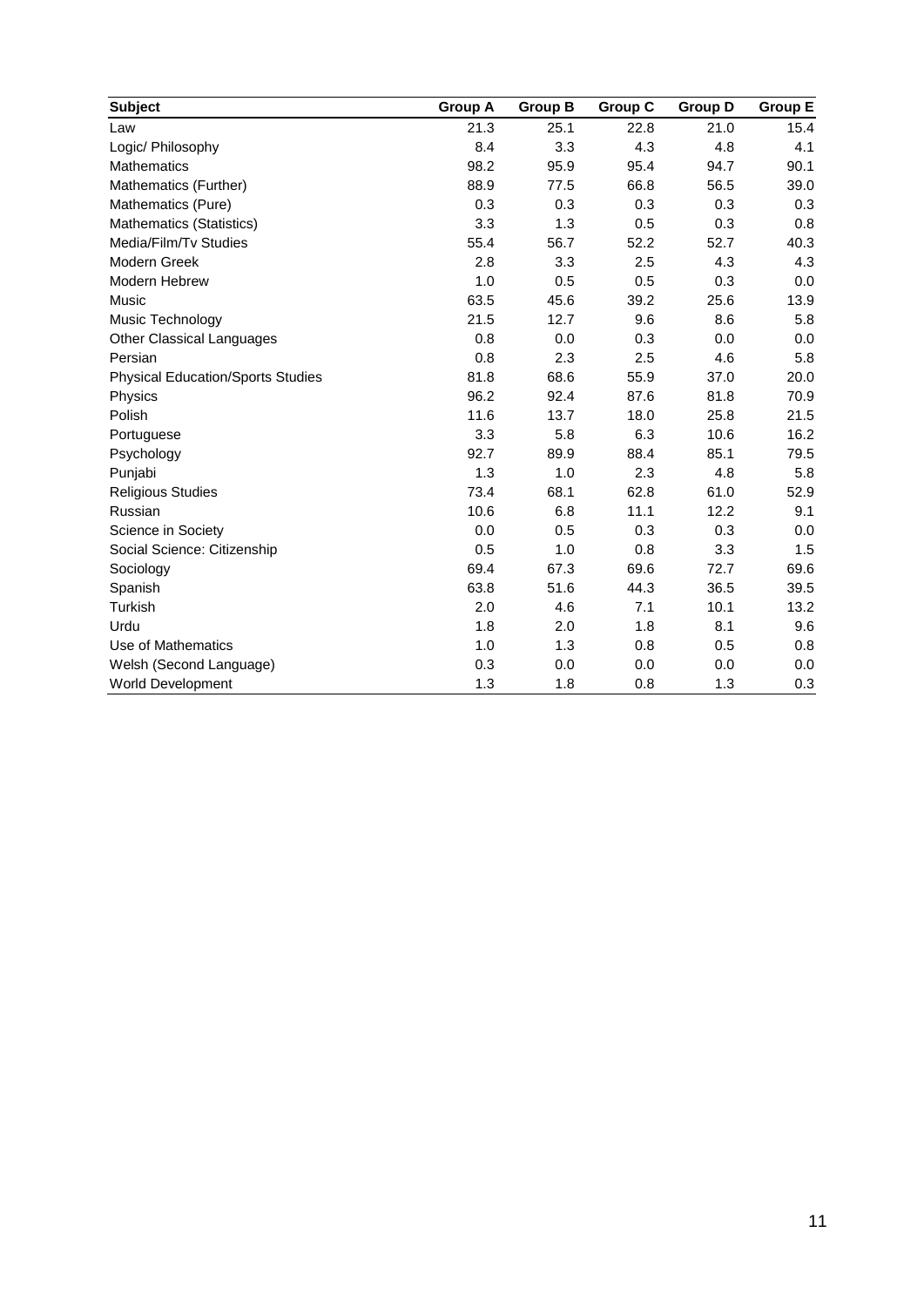| <b>Subject</b>                          | Boys | Girls | <b>Mixed</b> |
|-----------------------------------------|------|-------|--------------|
| Accounting/Finance                      | 0.7  | 2.5   | 8.7          |
| <b>Additional Mathematics</b>           | 3.7  | 0.0   | 1.6          |
| <b>Ancient History</b>                  | 7.4  | 0.9   | 1.8          |
| Anthropology                            | 0.0  | 0.0   | 0.6          |
| Arabic                                  | 11.8 | 10.4  | 9.2          |
| Archaeology                             | 0.0  | 0.0   | 1.2          |
| Art & Design                            | 13.2 | 25.5  | 28.3         |
| Art & Design (3d Studies)               | 0.0  | 1.9   | 4.2          |
| Art & Design (Critical Studies)         | 0.0  | 0.9   | 0.8          |
| Art & Design (Fine Art)                 | 34.6 | 50.3  | 58.1         |
| Art & Design (Graphics)                 | 8.8  | 7.5   | 15.2         |
| Art & Design (Photography)              | 11.8 | 28.0  | 45.8         |
| Art & Design (Textiles)                 | 0.0  | 19.5  | 19.6         |
| Bengali                                 | 0.7  | 1.3   | 1.0          |
| Biology                                 | 59.6 | 79.9  | 91.8         |
| <b>Business Studies: Single</b>         | 33.8 | 42.1  | 62.0         |
| Chemistry                               | 61.8 | 76.7  | 89.5         |
| Chinese                                 | 14.7 | 27.7  | 17.4         |
| <b>Classical Civilisation</b>           | 14.7 | 31.1  | 12.6         |
| <b>Classical Greek</b>                  | 14.7 | 8.5   | 1.8          |
| Classics (General)                      | 1.5  | 2.5   | 1.6          |
| <b>Communication Studies</b>            | 1.5  | 0.6   | 3.6          |
| <b>Computer Studies/Computing</b>       | 31.6 | 14.8  | 38.7         |
| <b>Creative Writing</b>                 | 2.2  | 4.4   | 8.9          |
| <b>Critical Thinking</b>                | 0.0  | 0.6   | 0.6          |
| D&T Food Technology                     | 1.5  | 11.0  | 8.2          |
| D&T Product Design                      | 37.5 | 23.0  | 51.8         |
| D&T Systems & Control                   | 5.1  | 0.0   | 1.8          |
| <b>D&amp;T Textiles Technology</b>      | 0.0  | 8.5   | 7.9          |
| Dance                                   | 0.7  | 5.3   | 11.6         |
| Drama & Theatre Studies                 | 26.5 | 49.4  | 51.8         |
| Dutch                                   | 2.2  | 2.2   | 3.8          |
| Economics                               | 55.9 | 58.2  | 57.6         |
| Electronics                             | 4.4  | 0.3   | 3.0          |
| English Language                        | 14.7 | 21.4  | 40.6         |
| English Language & Literature           | 8.8  | 8.8   | 24.5         |
| <b>English Literature</b>               | 55.1 | 73.6  | 87.0         |
| <b>Environmental Science</b>            | 0.0  | 0.3   | 2.6          |
| Expressive Arts & Performance Studies   | 0.0  | 0.0   | 1.4          |
| <b>Film Studies</b>                     | 1.5  | 5.3   | 20.3         |
| French                                  | 44.9 | 59.7  | 57.3         |
| <b>General Studies</b>                  | 11.0 | 8.2   | 11.3         |
| Geography                               | 52.2 | 70.4  | 81.2         |
| Geology                                 | 3.7  | 1.3   | 5.4          |
| German                                  | 33.8 | 36.5  | 35.1         |
| Government & Politics                   | 46.3 | 46.2  | 43.9         |
| Gujarati                                | 0.0  | 0.6   | 0.3          |
| History                                 | 55.1 | 74.2  | 89.8         |
| History of Art                          | 2.2  | 14.8  | 2.4          |
| Home Economics: Food                    | 0.0  | 5.3   | 1.9          |
| Information & Communications Technology | 7.4  | 13.5  | 23.2         |
| Italian                                 | 10.3 | 13.8  | 14.7         |
| Japanese                                | 10.3 | 8.2   | 4.7          |
| Latin                                   | 25.7 | 29.9  | 7.5          |

# *Table 13: Provision of A levels by school gender (percentages)*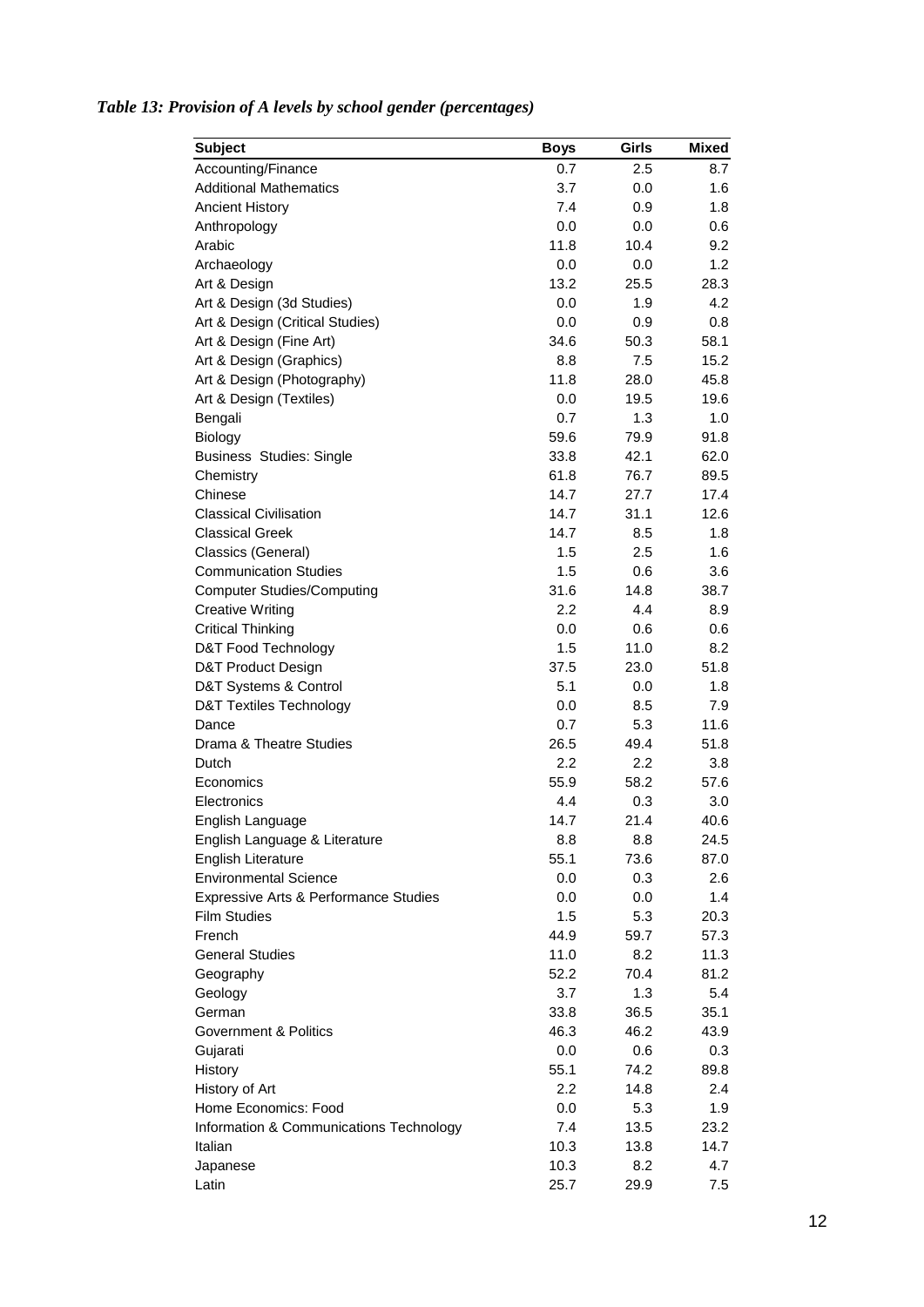| <b>Subject</b>                           | <b>Boys</b> | Girls | <b>Mixed</b> |
|------------------------------------------|-------------|-------|--------------|
| Law                                      | 2.9         | 5.3   | 25.1         |
| Logic/ Philosophy                        | 9.6         | 3.5   | 7.9          |
| <b>Mathematics</b>                       | 74.3        | 80.2  | 96.4         |
| Mathematics (Further)                    | 54.4        | 52.8  | 69.7         |
| Mathematics (Pure)                       | 0.0         | 0.3   | 0.3          |
| Mathematics (Statistics)                 | 0.7         | 0.3   | 2.2          |
| Media/Film/Tv Studies                    | 11.0        | 17.6  | 50.1         |
| Modern Greek                             | 3.7         | 1.9   | 3.3          |
| Modern Hebrew                            | 1.5         | 0.9   | 0.5          |
| Music                                    | 38.2        | 50.0  | 40.1         |
| Music Technology                         | 8.1         | 3.5   | 14.2         |
| <b>Other Classical Languages</b>         | 0.7         | 0.6   | 0.2          |
| Persian                                  | 2.2         | 2.5   | 3.6          |
| <b>Physical Education/Sports Studies</b> | 33.1        | 33.3  | 53.6         |
| Physics                                  | 60.3        | 67.6  | 87.5         |
| Polish                                   | 5.9         | 13.8  | 17.4         |
| Portuguese                               | 3.7         | 5.3   | 8.7          |
| Psychology                               | 33.1        | 73.9  | 85.5         |
| Punjabi                                  | 0.0         | 0.6   | 2.8          |
| <b>Religious Studies</b>                 | 42.6        | 67.6  | 62.6         |
| Russian                                  | 16.2        | 19.2  | 15.5         |
| Science in Society                       | 0.0         | 0.6   | 0.1          |
| Social Science: Citizenship              | 0.0         | 0.0   | 1.8          |
| Sociology                                | 11.8        | 34.6  | 64.3         |
| Spanish                                  | 39.0        | 58.8  | 51.2         |
| Turkish                                  | 1.5         | 4.7   | 7.4          |
| Urdu                                     | 5.1         | 6.3   | 3.7          |
| Use of Mathematics                       | 0.7         | 0.0   | 2.5          |
| Welsh (Second Language)                  | 0.0         | 0.0   | 0.0          |
| <b>World Development</b>                 | 0.0         | 0.3   | 1.7          |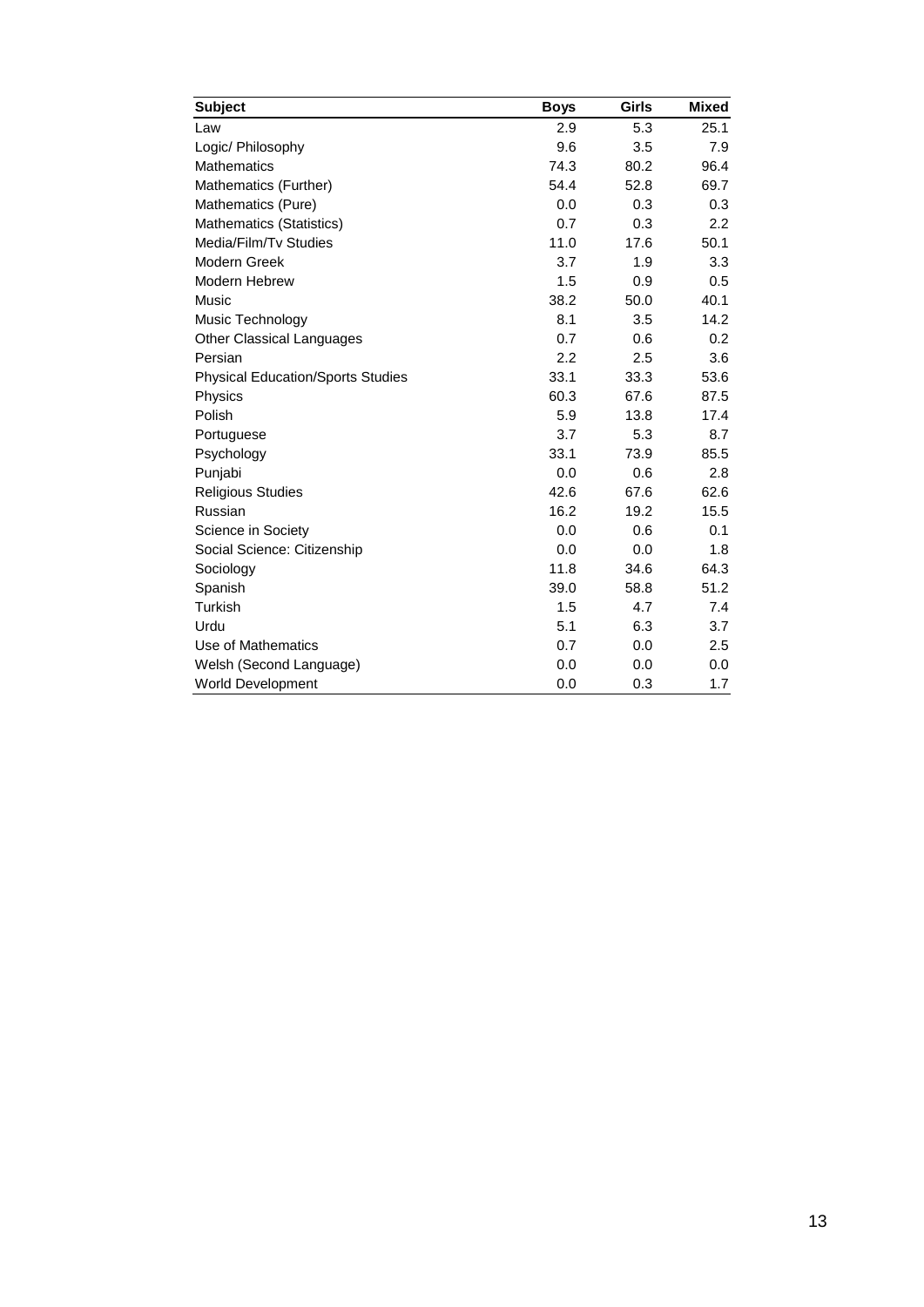| <b>Subject</b>                          | Less than 30 | 30 to 59 | 60 to 119 | 120 to 239 | $240+$ |
|-----------------------------------------|--------------|----------|-----------|------------|--------|
| Accounting/Finance                      | 5.1          | 5.4      | 6.0       | 7.4        | 44.0   |
| <b>Additional Mathematics</b>           | 0.0          | 0.8      | 1.2       | 4.5        | 4.0    |
| <b>Ancient History</b>                  | 0.3          | 0.8      | 1.1       | 4.7        | 11.2   |
| Anthropology                            | 0.0          | 0.3      | 0.2       | 0.8        | 4.8    |
| Arabic                                  | 5.9          | 7.6      | 8.2       | 13.7       | 29.6   |
| Archaeology                             | 0.2          | 0.2      | 0.1       | 0.8        | 16.8   |
| Art & Design                            | 15.8         | 30.8     | 31.0      | 28.7       | 32.8   |
| Art & Design (3d Studies)               | 1.1          | 3.5      | 2.9       | 4.3        | 21.6   |
| Art & Design (Critical Studies)         | 0.5          | 0.8      | 0.7       | 0.6        | 4.8    |
| Art & Design (Fine Art)                 | 27.8         | 51.1     | 66.9      | 72.1       | 78.4   |
| Art & Design (Graphics)                 | 6.5          | 9.0      | 15.0      | 14.5       | 68.8   |
| Art & Design (Photography)              | 18.8         | 42.4     | 48.9      | 47.7       | 87.2   |
| Art & Design (Textiles)                 | 7.4          | 14.7     | 20.7      | 22.9       | 63.2   |
| Bengali                                 | 1.3          | 0.6      | 1.0       | 1.2        | 0.8    |
| Biology                                 | 57.8         | 95.4     | 99.0      | 98.4       | 100.0  |
| <b>Business Studies: Single</b>         | 29.3         | 49.5     | 70.8      | 74.0       | 95.2   |
| Chemistry                               | 52.1         | 92.0     | 97.9      | 99.4       | 100.0  |
| Chinese                                 | 11.4         | 17.0     | 19.8      | 22.7       | 34.4   |
| <b>Classical Civilisation</b>           | 3.6          | 9.5      | 16.8      | 24.4       | 44.8   |
| <b>Classical Greek</b>                  | 0.2          | 1.4      | 3.7       | 8.8        | 0.8    |
| Classics (General)                      | 0.6          | 1.1      | 2.2       | 2.7        | 2.4    |
| <b>Communication Studies</b>            | 1.3          | 2.2      | 2.1       | 4.5        | 20.8   |
| <b>Computer Studies/Computing</b>       | 10.9         | 24.0     | 40.8      | 59.4       | 85.6   |
| <b>Creative Writing</b>                 | 4.3          | 6.6      | 8.4       | 9.8        | 25.6   |
| <b>Critical Thinking</b>                | 0.0          | 0.0      | 0.8       | 1.4        | 2.4    |
| D&T Food Technology                     | 1.6          | 6.8      | 10.2      | 14.5       | 7.2    |
| D&T Product Design                      | 13.4         | 39.4     | 63.4      | 74.8       | 40.0   |
| D&T Systems & Control                   | 0.0          | 0.6      | 2.5       | 4.5        | 0.0    |
| <b>D&amp;T Textiles Technology</b>      | 1.4          | 5.4      | 9.2       | 15.0       | 6.4    |
| Dance                                   | 2.2          | 6.9      | 11.0      | 14.8       | 46.4   |
| Drama & Theatre Studies                 | 12.8         | 38.5     | 63.9      | 77.0       | 90.4   |
| Dutch                                   | 1.1          | 3.0      | 2.8       | 5.3        | 16.0   |
| Economics                               | 21.4         | 46.2     | 67.1      | 89.5       | 96.8   |
| Electronics                             | 0.3          | 0.5      | 1.6       | 5.7        | 23.2   |
| English Language                        | 16.8         | 31.4     | 43.2      | 46.5       | 86.4   |
| English Language & Literature           | 11.9         | 17.2     | 24.3      | 25.8       | 65.6   |
| English Literature                      | 51.1         | 86.9     | 95.5      | 96.1       | 99.2   |
| <b>Environmental Science</b>            | 0.0          | 1.3      | 1.7       | 2.9        | 18.4   |
| Expressive Arts & Performance Studies   | 0.0          | 0.3      | 1.1       | 0.8        | 12.8   |
| <b>Film Studies</b>                     | 4.4          | 11.7     | 19.9      | 22.9       | 78.4   |
| French                                  | 16.8         | 41.8     | 71.6      | 89.3       | 96.8   |
| <b>General Studies</b>                  | 2.4          | 5.0      | 14.4      | 20.1       | 20.8   |
| Geography                               | 37.5         | 78.5     | 93.1      | 97.9       | 100.0  |
| Geology                                 | 0.3          | 1.4      | 4.6       | 7.8        | 35.2   |
| German                                  | 10.0         | 18.9     | 42.7      | 63.5       | 75.2   |
| <b>Government &amp; Politics</b>        | 11.1         | 33.4     | 51.8      | 74.0       | 89.6   |
| Gujarati                                | 0.5          | 0.0      | 0.4       | 0.6        | 0.0    |
| History                                 | 52.5         | 92.6     | 97.4      | 97.3       | 99.2   |
| History of Art                          | 1.6          | 2.8      | 4.7       | 5.1        | 8.0    |
| Home Economics: Food                    | 1.3          | 0.8      | 2.9       | 3.5        | 3.2    |
| Information & Communications Technology | 8.1          | 17.0     | 25.2      | 28.3       | 52.8   |
| Italian                                 | 4.4          | 10.6     | 17.7      | 20.3       | 36.0   |
| Japanese                                | 1.3          | 3.0      | 6.4       | 10.9       | 8.0    |
| Latin                                   | 1.3          | 6.3      | 12.8      | 25.4       | 8.8    |

# *Table 14: Provision of A levels by school size (percentages)*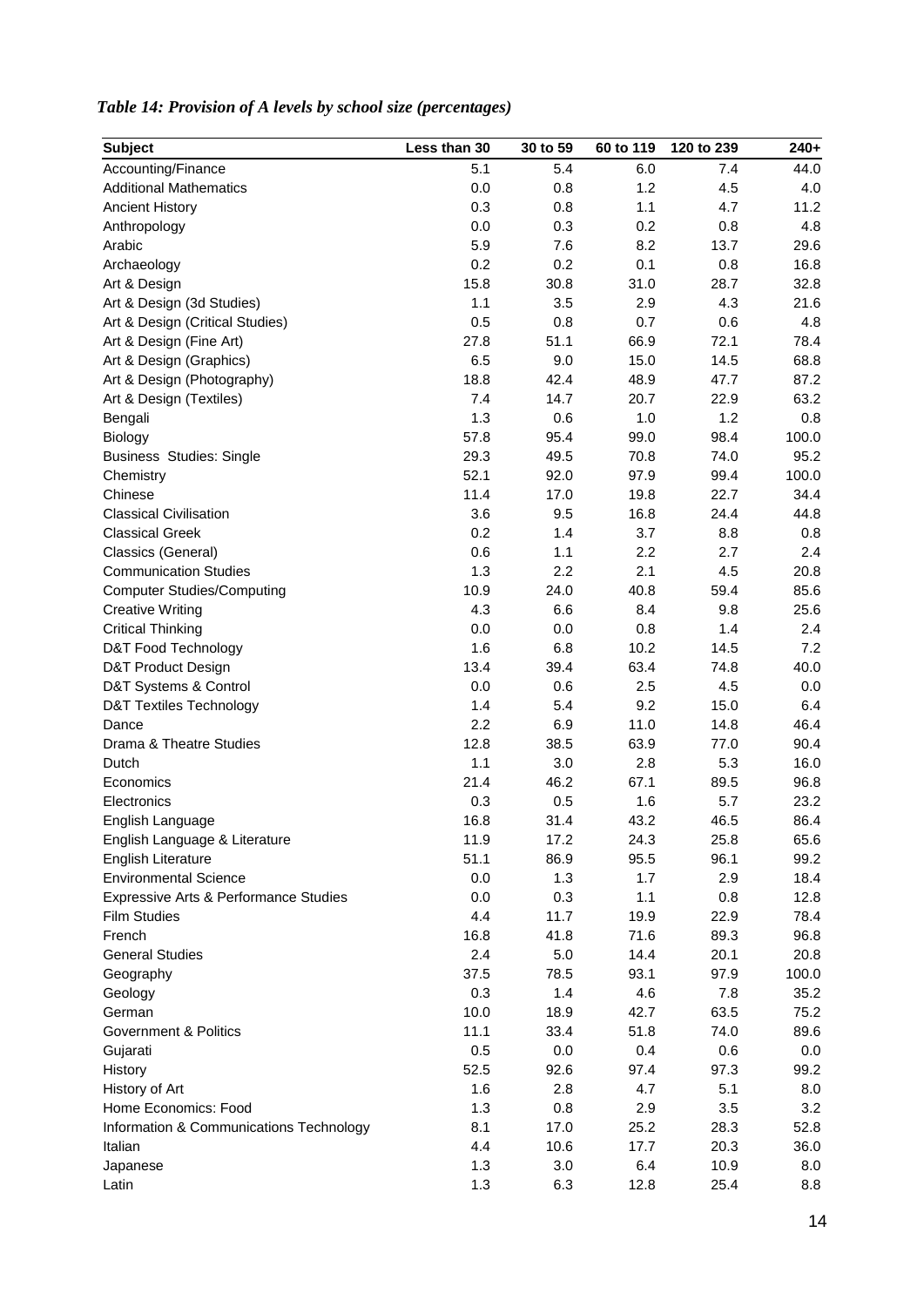| <b>Subject</b>                           | Less than 30 | 30 to 59 | 60 to 119 | 120 to 239 | $240+$ |
|------------------------------------------|--------------|----------|-----------|------------|--------|
| Law                                      | 11.4         | 19.4     | 21.9      | 22.3       | 84.0   |
| Logic/ Philosophy                        | 0.8          | 3.3      | 6.7       | 12.5       | 46.4   |
| <b>Mathematics</b>                       | 72.5         | 98.7     | 99.7      | 100.0      | 100.0  |
| Mathematics (Further)                    | 21.7         | 55.5     | 84.8      | 97.5       | 100.0  |
| Mathematics (Pure)                       | 0.3          | 0.5      | 0.1       | 0.6        | 0.0    |
| Mathematics (Statistics)                 | 0.6          | 0.9      | 1.6       | 1.6        | 17.6   |
| Media/Film/Tv Studies                    | 17.7         | 44.3     | 54.3      | 50.0       | 88.0   |
| Modern Greek                             | 2.1          | 2.1      | 3.0       | 4.9        | 8.8    |
| Modern Hebrew                            | 0.8          | 0.2      | 0.5       | 1.0        | 0.8    |
| <b>Music</b>                             | 9.8          | 24.9     | 50.7      | 73.8       | 77.6   |
| Music Technology                         | 2.1          | 7.3      | 14.0      | 21.9       | 47.2   |
| Other Classical Languages                | 0.5          | 0.2      | 0.2       | 0.2        | 0.0    |
| Persian                                  | 1.3          | 3.3      | 3.5       | 4.7        | 8.8    |
| <b>Physical Education/Sports Studies</b> | 13.6         | 41.2     | 64.3      | 75.0       | 78.4   |
| <b>Physics</b>                           | 46.0         | 87.4     | 97.0      | 99.0       | 100.0  |
| Polish                                   | 7.1          | 15.6     | 17.0      | 21.5       | 44.0   |
| Portuguese                               | 3.3          | 8.2      | 7.9       | 9.4        | 27.2   |
| Psychology                               | 54.6         | 88.0     | 91.3      | 85.5       | 99.2   |
| Punjabi                                  | 0.8          | 2.7      | 2.8       | 3.5        | 2.4    |
| <b>Religious Studies</b>                 | 26.1         | 56.6     | 76.4      | 82.8       | 84.0   |
| Russian                                  | 6.3          | 12.0     | 17.7      | 26.6       | 27.2   |
| Science in Society                       | 0.0          | 0.2      | 0.2       | 0.2        | 0.8    |
| Social Science: Citizenship              | 0.9          | 1.4      | 1.1       | 1.8        | 6.4    |
| Sociology                                | 31.8         | 61.2     | 65.9      | 64.5       | 97.6   |
| Spanish                                  | 14.9         | 41.8     | 61.2      | 81.3       | 91.2   |
| <b>Turkish</b>                           | 3.5          | 6.5      | 6.3       | 9.2        | 18.4   |
| Urdu                                     | 4.1          | 3.6      | 3.5       | 5.5        | 4.0    |
| Use of Mathematics                       | 0.8          | 0.2      | 1.0       | 1.4        | 29.6   |
| Welsh (Second Language)                  | 0.0          | 0.2      | 0.0       | 0.0        | 0.0    |
| <b>World Development</b>                 | 0.5          | 0.8      | 1.2       | 1.4        | 12.8   |